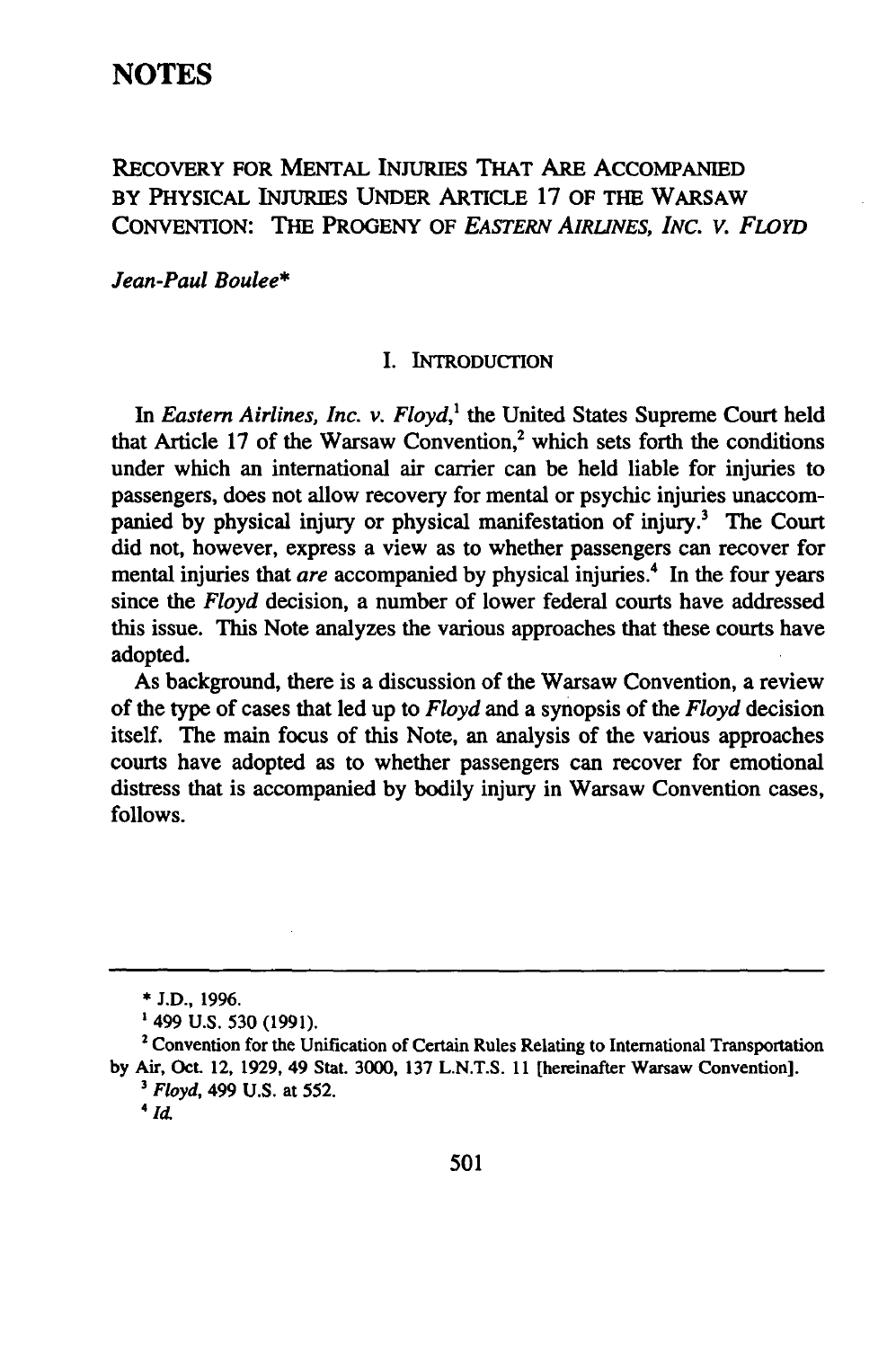### **II.** HISTORICAL **BACKGROUND**

The Warsaw Convention governs the international carriage of passengers, baggage and cargo **by** air and regulates the liability of international air carriers.<sup>5</sup> The 1929 treaty applies only to international flights.<sup>6</sup> The Convention was the result of an international conference held in Paris in **1925,** the work done **by** the interim Comit6 International Technique d'Experts Juridique A6riens (a committee created **by** the Paris Conference) and of a second conference held in Warsaw in **1929.'** Although initially signed **by** only twenty-three countries, the Warsaw Convention is now, due to the remarkable growth of civil aviation since **1929,** recognized **by** over 120 nations, making it both a widely recognized and significant international agreement.<sup>8</sup>

The purpose of the Warsaw Convention was twofold. $9$  First, recognizing that air travel traverses national boundaries and involves varying languages, customs and legal systems, the participants believed that uniform rules governing parties to international air carriage contracts would be beneficial.1° The second goal of the Convention was to limit the liability of air carriers and thus help promote the growth of an industry in its infancy.<sup>11</sup>

The Warsaw Convention did, to some extent, achieve its goal of eliminating the uncertain legal implications of international air travel.<sup>12</sup> The terms of the original treaty established a presumption that air carriers were liable for passengers' damages resulting from negligent conduct.<sup>13</sup> In order

**<sup>8</sup>**Dafna Yoran, Comment, *Recovery of Emotional Damages Under Article 17 of the Warsaw Convention: The American Versus the Israeli Approach,* 18 BROOK. J. INT'L L. **811,** 814 (1992).

**9** Lowenfeld & Mendelsohn, *supra* note **7,** at 498.

<sup>10</sup> *Id.*; Yoran, *supra* note 8, at 814; Sheila Wallace Holmes, Casenote, 58 J. AIR L. & COM. 1205, 1207 (1993).

**"** Lowenfeld & Mendelsohn, *supra* note **7,** at 499; Holmes, *supra* note **10,** at 1207-08.

**12** Dale M. Eaton, Note, *Recovery for Purely Emotional Distress Under the Warsaw Convention: Narrow Construction of Usion Corporelle in Eastern Airlines, Inc. v. Floyd,* **1993** Wis. L. REV. **563, 569.**

**<sup>5</sup>**Gregory **C.** Sisk, *Recovery for Emotional Distress Under the Warsaw Convention: The Elusive Search for the French Meaning of Ldsion Corporelle,* **25 TEX.** INT'L **L.J. 127, 129** (1990).

**<sup>6</sup>** Warsaw Convention, *supra* note 2, art. **1.**

Andreas F. Lowenfeld & Allan **I.** Mendelsohn, *The United States and the Warsaw Convention,* 80 HARV. L. REV. 497, 498 (1967).

*<sup>13</sup> Id.*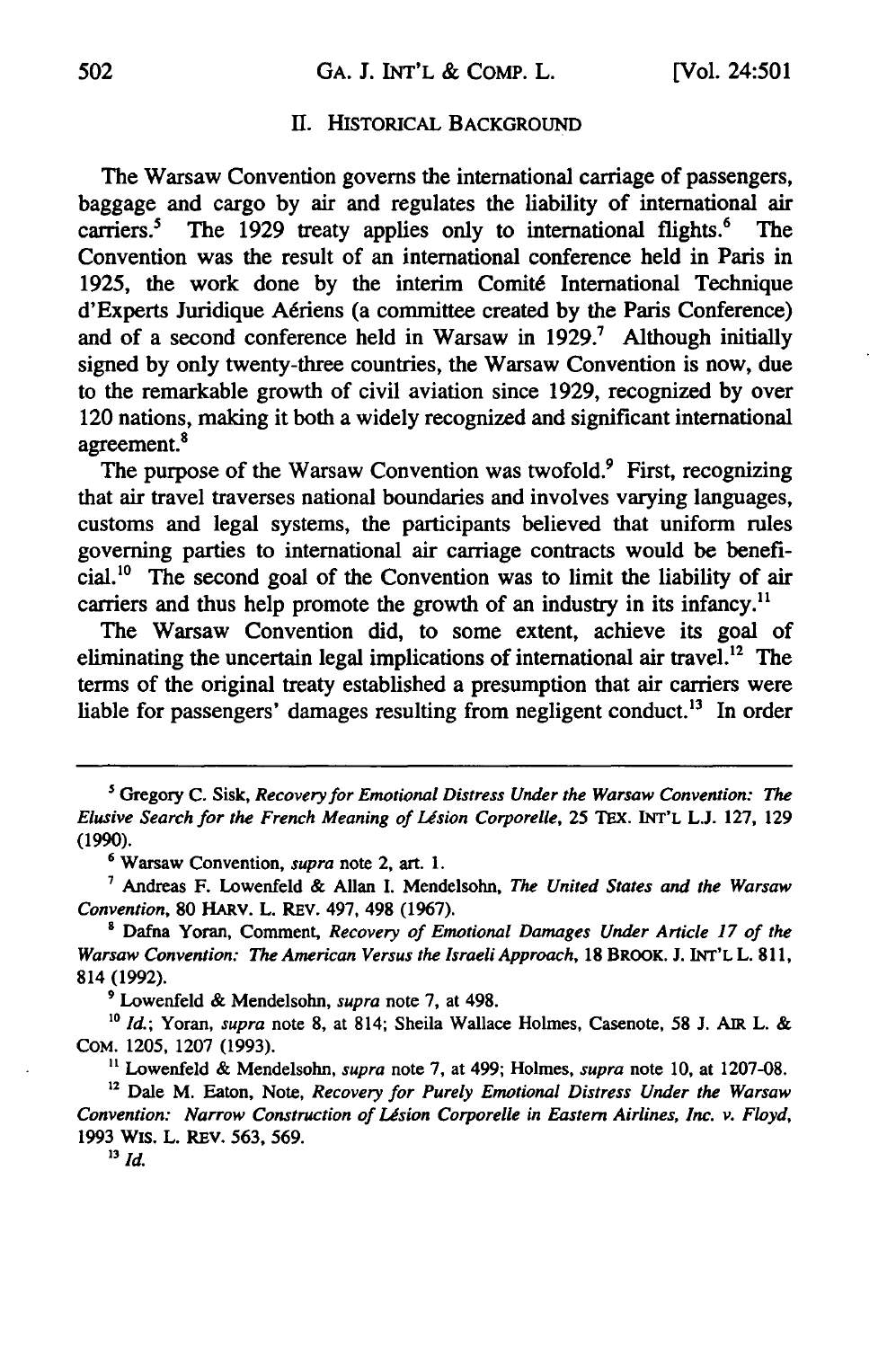to counterbalance this presumption, the liability of air carriers was strictly limited (except in cases of willful misconduct) to \$8,300 per passenger.<sup>14</sup> Moreover, carriers could rebut this presumption by showing that all possible safety measures had been taken to avoid harm to passengers.<sup>15</sup>

Although the United States did not participate in the original drafting of the Warsaw Convention,<sup>16</sup> the Senate ratified the Convention on June 15, 1934.<sup>17</sup> and the United States officially joined the treaty on October 29 of that year when President Franklin D. Roosevelt proclaimed the nation's adherence to it.<sup>18</sup>

The significant limits on air carrier liability prompted sharp criticism and debate among the signatories almost immediately after the Warsaw Convention went into effect.<sup>19</sup> Because of this dissatisfaction, the parties to the treaty met at the Hague in 1955 to consider its revision.<sup>20</sup> The result was the Hague Protocol.<sup>21</sup> The primary effect of the Protocol was to increase the limit on air carrier liability to  $$16,600.<sup>22</sup>$  The Hague Protocol also redefined certain terms, simplified some documents of carriage, provided for awarding costs of litigation and made the Convention applicable to agents and servants of the carriers.<sup>23</sup> The United States and other parties to the Warsaw Convention continued to express opposition to the limit on liability even after it was doubled and never adhered to the Protocol.<sup>24</sup>

Because of its continued discontent over the low recovery limits under the Warsaw Convention, the United States gave notice of its denunciation of the

 $\frac{14}{10}$  *Id.* 

**<sup>17</sup>**Yoran, *supra* note **8,** at **815.**

**'8** Eaton, *supra* note 12, at **570.**

20 *Id.*

<sup>21</sup> Protocol Amending the Convention for the Unification of Certain Rules Relating to International Carriage by Air, Sept. **28,** 1955, 478 U.N.T.S. 371 [hereinafter Hague Protocol].

**'** Yoran, *supra* note 8, at 816.

**2** LAWRENCE B. GOLDHIRSCH, THE WARSAW CONVENTION **ANNOTATED: A LEGAL** HANDBOOK **6 (1988).**

**<sup>24</sup>**Eaton, *supra* note 12, at **570.**

tu.<br><sup>16</sup> The following countries participated in the original drafting of the Warsaw Convention Austria, Belgium, Brazil, Bulgaria, China, Czechoslovakia, Denmark, **Egypt,** Estonia, Finland, France, the German Reich, Great Britain, Greece, Hungary, Iceland, India, Ireland and the British Dominions, Italy, Japan, Latvia, Luxembourg, Mexico, the Netherlands, Norway, Poland, Rumania, Russia, Spain, Sweden, Switzerland, Venezuela and Yugoslavia. Eaton, *supra* note 12, at **570** n.27.

**<sup>19</sup>** *Id.*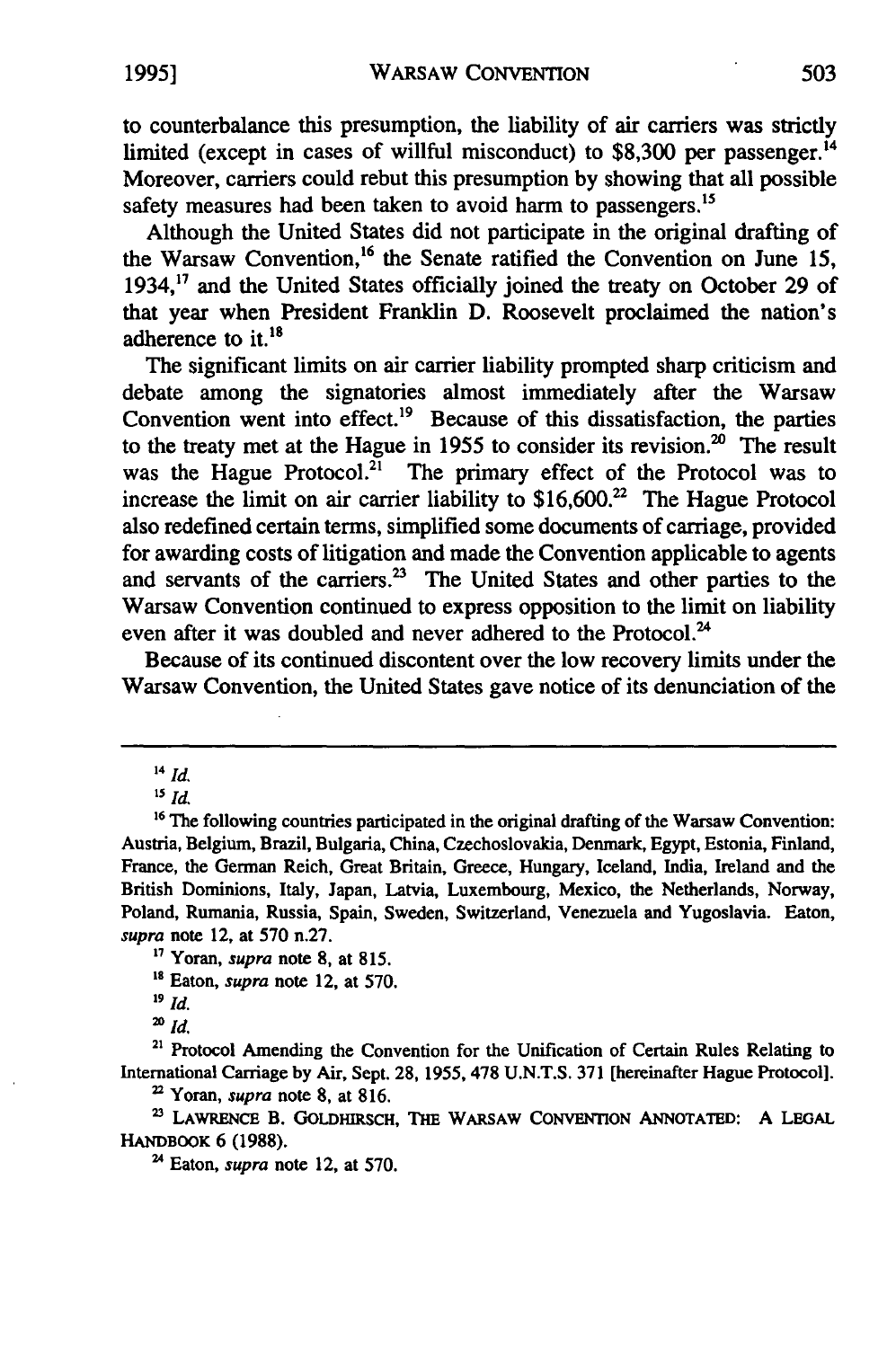Convention on November 15, 1965.<sup>25</sup> As a result of this notice, a special meeting of contracting states was called in Montreal in February of 1966 to find a solution that would convince the United States to withdraw its impending denunciation, scheduled for May 16, 1966.<sup>26</sup> The solution to the problem came in the form of the Montreal Agreement,<sup>27</sup> which is in essence a contract between consenting carriers and passengers whose tickets have points of departure, destination or agreed stopping points in the United States.<sup>28</sup> The Agreement's most important impact was to raise the limit of air carrier liability to  $$75,000.<sup>29</sup>$  It also abolished the negligence standard of the original Warsaw Convention and replaced it with a new policy of strict liability for damages to passengers, cargo and baggage.<sup>30</sup> Further, the Montreal Agreement required that air carriers provide passengers with notice of the limits on air carrier liability.<sup>31</sup> Because of the Agreement, the United States withdrew its notice of denunciation of the Warsaw Convention on May 13, 1966.<sup>32</sup>

### **III. LEGAL** BACKGROUND

The parties to the Warsaw Convention first met in Paris; the authentic text of the Convention is, as a result, written in French.<sup>33</sup> Thus, the French text must guide courts' analysis when interpreting any provision of the treaty.<sup>34</sup> American courts have found that using the French text to analyze the Convention is difficult. In particular, the courts have been frustrated in

<sup>28</sup> GOLDHIRSCH, *supra* note 23, at 7.

*<sup>&#</sup>x27; Id.* at 570-71; Yoran, *supra* note 8, at 816.

<sup>&</sup>lt;sup>26</sup> Yoran, *supra* note 8, at 816. The threatened denunciation by the United States was of great concern to other countries because a major portion of all international air carriers and passengers were American in 1965. Donald M. Haskell, *The Warsaw System and the U.S. Constitution Revisited,* 39 J. AIR L. & COM. 483, **487** (1973).

**<sup>&</sup>quot;** Agreement Relating to Liability Limitations of the Warsaw Convention and the Hague Protocol, Agreement **C.A.B. 18900,** *approved by* **C.A.B.** Order No. **E-28680,** May **13, 1966, 31** Fed. Reg. **7302 (1966),** *reprinted in* **ANDRFAS** F. **LOWFNFELD,** AVIATION **LAW DOCUMENTS 971** (Supp. **1981)** [hereinafter Montreal Agreement].

**<sup>29</sup>** *id.*

**<sup>&#</sup>x27;0** Yoran, *supra* note **8,** at **816-17.**

*<sup>&</sup>quot; Id.* at **817.**

**<sup>32</sup>** *id.*

**<sup>33</sup>**Lisa **A.** Fromm, Note, *Eastern Airlines v. Floyd: Airline Passengers Denied Recovery for Emotional Distress Under the Warsaw Convention,* **25 AKRON** L. REV. 425, 426 **(1991).** <sup>34</sup> *Id.* at 426-27.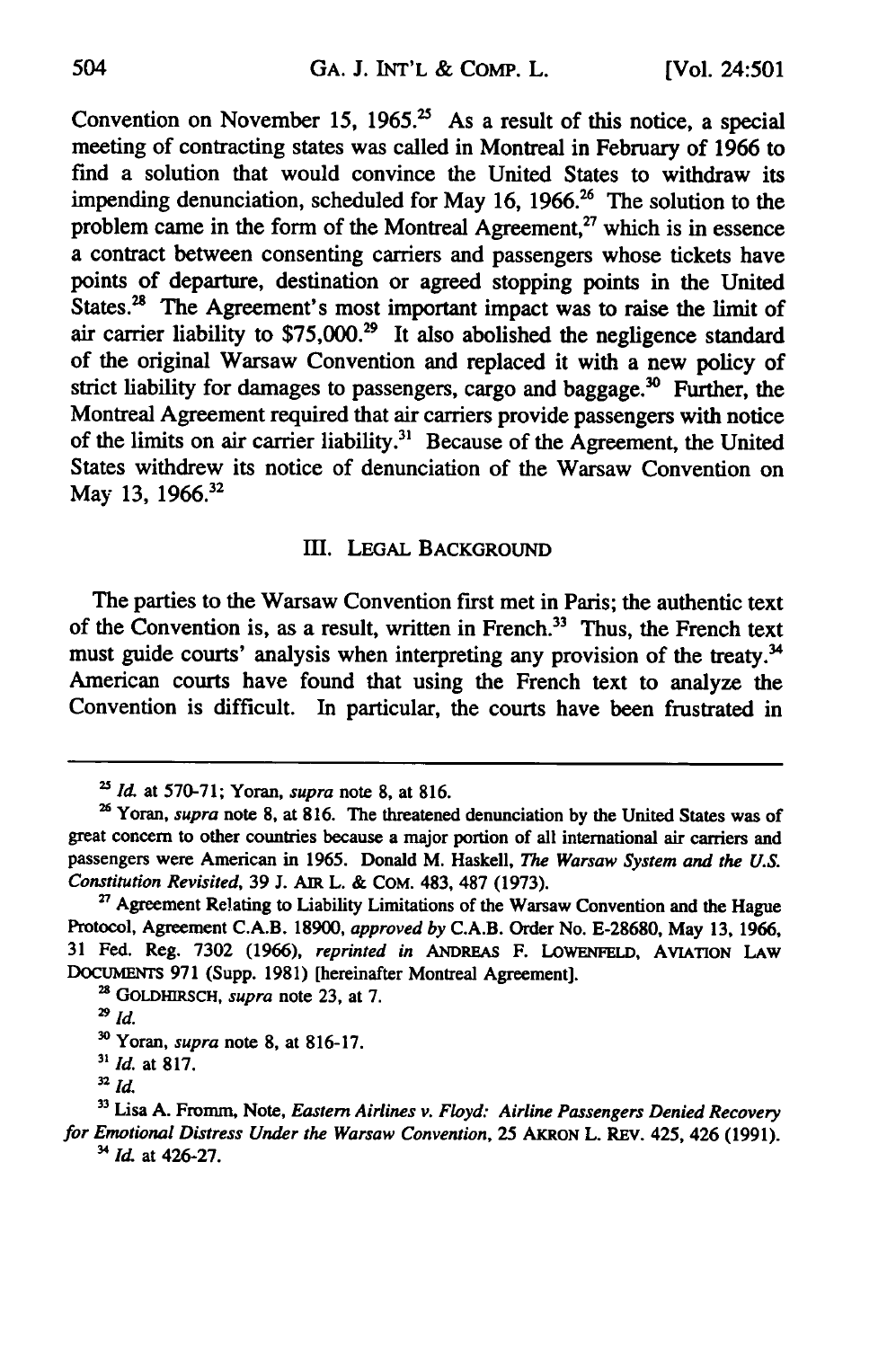attempts to reach definitive interpretations of Article **17** of the treaty.

Article 17 of the Warsaw Convention sets forth the conditions under which an international air carrier can be held liable for injuries to passengers.<sup>35</sup> The official American translation of Article 17, as employed by the Senate when it ratified the Convention in 1934, reads as follows:

> The carrier shall be liable for damage sustained in the event of the death or wounding of a passenger or any other bodily injury suffered by a passenger, if the accident which caused the damage so sustained took place on board the aircraft or in the course of any of the operations of embarking or disembarking.36

This translation has been repeatedly disputed by the courts since the **1970s <sup>37</sup>**in their efforts to determine whether the original French text allows recovery for mental distress unaccompanied by physical injuries.<sup>38</sup>

In 1991, the United States Supreme Court decided *Eastern Airlines, Inc. v. Floyd,39* the landmark case involving the issue of whether Article 17 of the Warsaw Convention allows recovery for mental or psychic injuries unaccompanied by physical injury or physical manifestation of injury. The Court granted certiorari to hear that case because of the confusion in

<sup>36</sup> Id. The authentic French text of Article 17 reads as follows:

Le transporteur est responsable du dommage survenu en cas de mort, de blessure ou de toute autre lésion corporelle subie par un voyageur lorsque l'accident qui a caus6 le dommage s'est produit **A** bord de l'aéronef ou au cours de toutes opérations d'embarquement et de debarquement.

*Id.* at n.2.

<sup>37</sup> The dispute did not arise until the 1970s because American courts did not originally view the Warsaw Convention as creating a cause of action. Holmes, *supra* note **10,** at **1209.** Rather, courts first interpreted the Convention as simply limiting monetary damages on otherwise applicable law. *Id.* Courts thus viewed the treaty as creating only a presumption of liability, instead of an independent cause of action. *Id.* at **1209-10.** It was not until the late 1970s that courts began to construe the Warsaw Convention as the "universal source of a right of action." *Id.* at 1210 (quoting Benjamins v. British European Airways, **572 F.2d 913, 919 (2d** Cir. 1978), *cert. denied,* 439 **U.S. 1114 (1979)).**

**3** Yoran, *supra* note **8,** at **818.**

**"** 499 **U.S.** at 530.

**<sup>3-</sup>** Air France v. Saks, 470 U.S. 392, 397 **(1985).**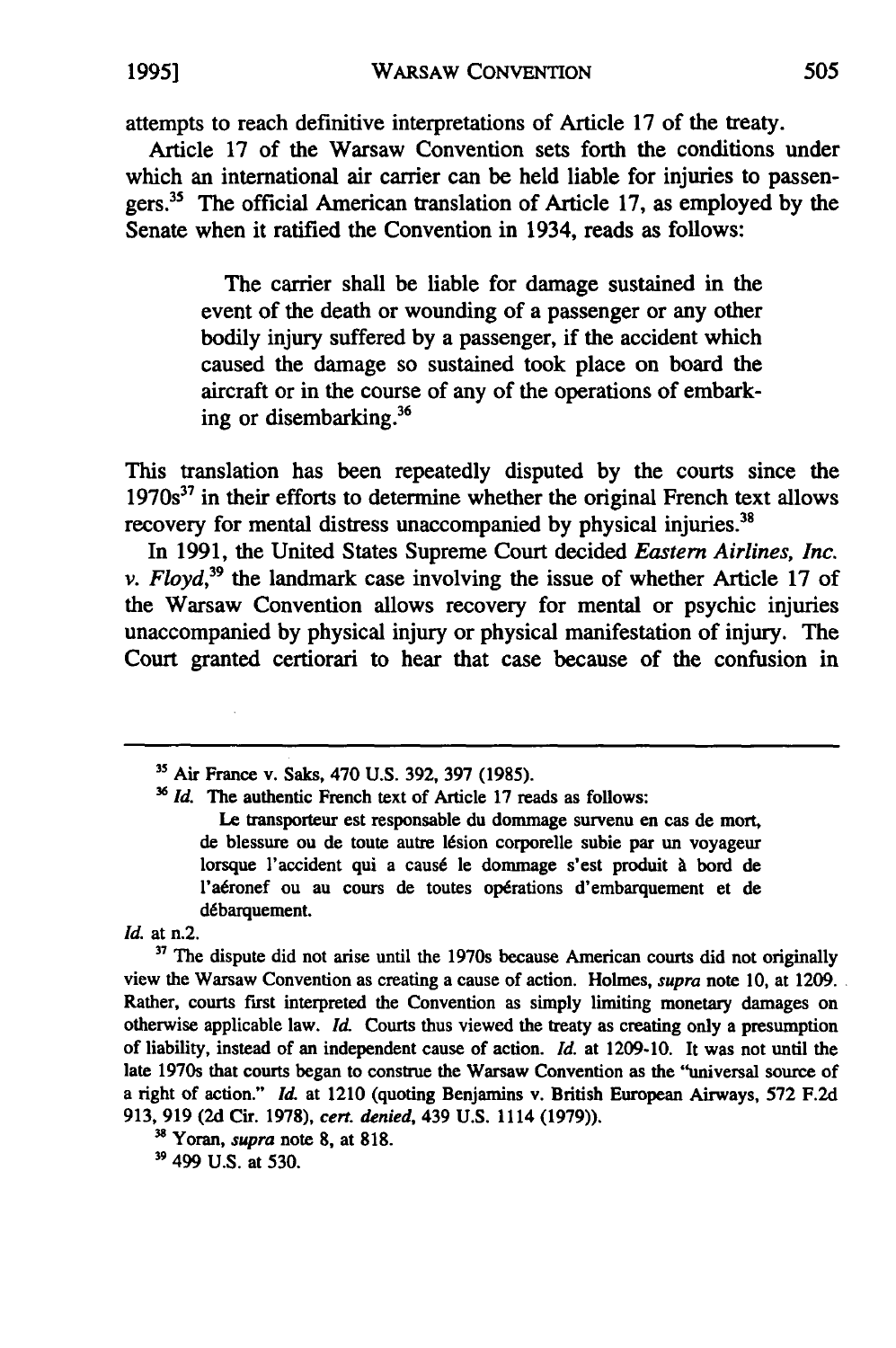interpretation among lower federal courts.<sup>40</sup> For example, in *Burnett v*. *Trans World Airlines, Inc.,"* one **of the cases** leading to *Floyd,* the court held that Article **17** of the Warsaw Convention does not encompass purely psychic damages. 42 In contrast, *Husserl v. Swiss Air Transport Co.<sup>43</sup>* allowed recovery for purely psychic injuries under Article 17.<sup>44</sup>

In *Burnett*, the plaintiffs boarded a Trans World Airlines flight from Athens to New York **in** September of **1970.'5** After boarding additional passengers in Frankfurt, the plane was hijacked **by** members of the Popular Front for the Liberation of Palestine, who diverted the aircraft to Jordan, forcing it to land on a dry lake bed in the desert outskirts of Amman.<sup>46</sup> The plaintiffs claimed that they feared for their lives during their period of captivity and thus that they experienced severe emotional trauma.<sup>4</sup>

The plaintiffs sued TWA for their purely emotional distress under Article **17** of the Warsaw Convention.48 The parties agreed that the Warsaw Convention and the Montreal Agreement applied, that an accident did in fact take place49 and that to the extent Article **17** enumerated injuries alleged **by** the plaintiffs, TWA's liability could only be based on the Convention and in any event would be limited to **\$75,000."°**

44 at **1250.** Other courts that have allowed recovery for purely psychic injuries under Article **17** include: Borham v. Pan American World Airways, No. **85** Civ. **6922** (CBM), **1986** WL 2974 **(S.D.N.Y.** Mar. **5, 1986);** Karfunkel v. Compagnie Nationale Air France, 427 F. Supp. **971 (S.D.N.Y. 1977);** Krystal v. British Overseas Airways Corp., 403 F. Supp. **1322 (C.D.** Cal. **1975);** Palagonia v. Trans World Airlines, Inc., 442 **N.Y.S.2d 670** (Sup. Ct. **1978).**

*<sup>45</sup>*Burnett, **368** F. Supp. at **1153.** *46 m*

*4* See Air France v. Saks, 470 **U.S. 392,** 405-06 **(1985)** (holding "that liability under Article **17** of the Warsaw Convention arises only if a passenger's injury is caused **by** an unexpected or unusual event or happening that is external to the passenger," and not where "the injury indisputably results from the passenger's own internal reaction to the usual, normal, and expected operation of the aircraft," in which case it has not been caused **by** an accident under Article **17).**

**" Burnett, 368** F. Supp. at **1153-54.**

*<sup>40</sup>*Id at 534.

**<sup>41 368</sup>** F. Supp. **1152 (D.N.M. 1973).**

<sup>&</sup>lt;sup>42</sup> *Id.* at 1158. Other courts that have held that Article 17 does not encompass purely psychic damages include: Husserl v. Swiss Air Transp. Co., **351** F. Supp. **702 (S.D.N.Y. 1972),** aff'd, 485 **F.2d** 1240 **(2d** Cir. **1973);** Rosman v. Trans World Airlines, Inc., 314 **N.E.2d** 848 (Ct. **App.** N.Y. 1974). **' 388** F. Supp. **1238 (S.D.N.Y. 1975).**

<sup>47</sup> **id.** 4 *Id.*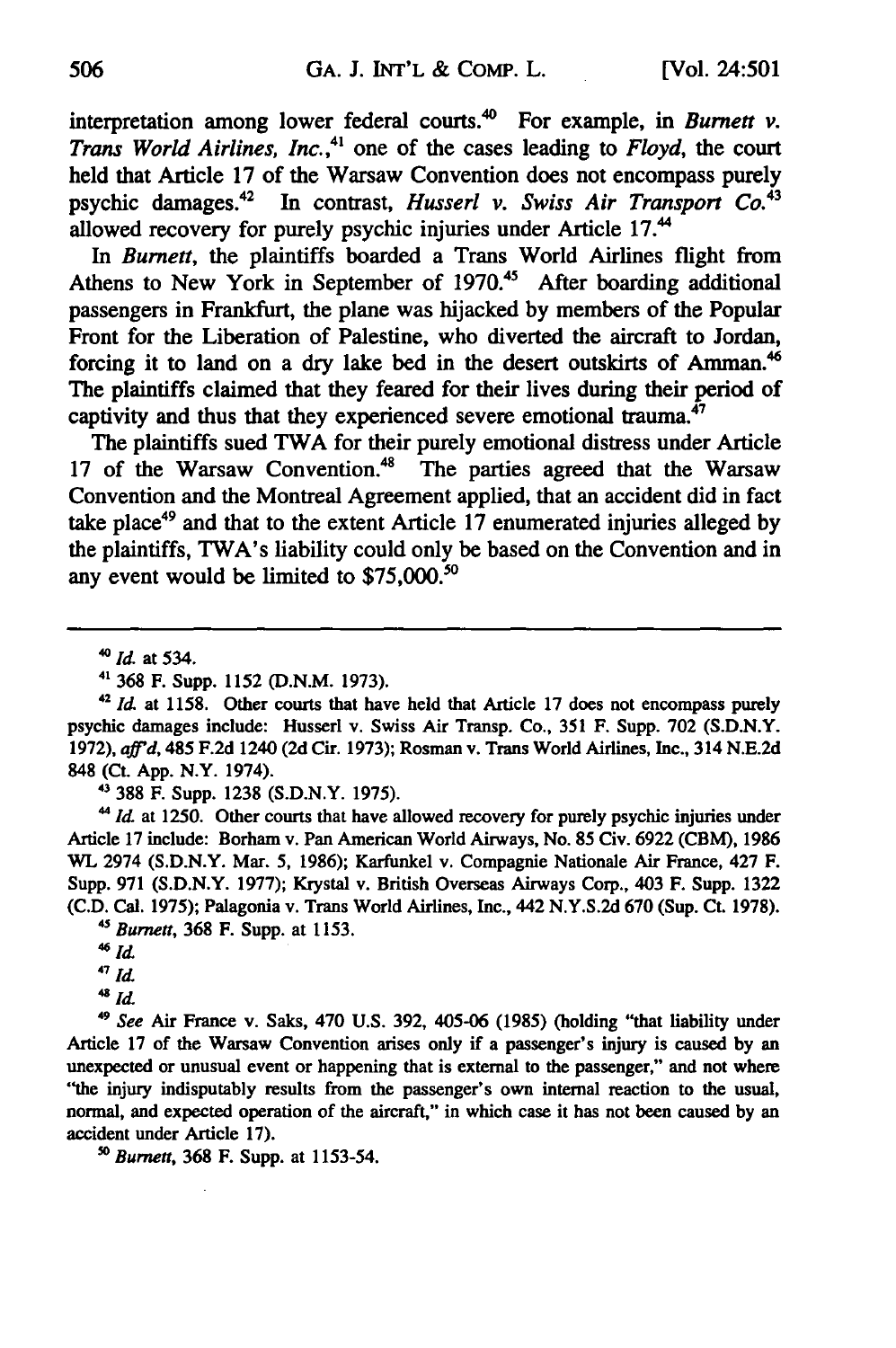The court held that damages for mental anguish alone could not be recovered under Article 17 of the Warsaw Convention.<sup>51</sup> After rejecting the plaintiffs' argument that the tort law of New Mexico should control the scope of the phrase "bodily injury", the court looked to the French legal meaning of the term for guidance.<sup>52</sup> The court noted that French law distinguishes sharply between "bodily injury" ("lésion corporelle") and "mental injury" ("lésion mentàle") and consequently decided that the two phrases were mutually exclusive. $53$  To support this conclusion, the court relied on *Husserl v. Swiss Air Transport Co.*,<sup>54</sup> where another district court proceeded under similar analysis.<sup>55</sup> In addition, the court examined the legislative history of the Convention and found a strong inference that the drafters intended to exclude recovery for purely emotional distress by using a narrow definition of "lésion corporelle".<sup>56</sup>

To further support its conclusion that mental anguish alone does not fall within the reach of "lésion corporelle", the court analogized the Berne Convention on International Rail Transport.<sup>57</sup> The court explained that the first draft of the Berne Convention closely paralleled the language of Article 17 of the Warsaw Convention and permitted recovery for bodily injury only and that the Berne Convention allowed recovery for mental injuries only

5 *Id.* at **1156.**

54 **351** F. Supp. **702 (S.D.N.Y. 1972),** *aftrd,* 485 **F.2d** 1240 **(2d** Cir. **1973).** This decision should not be confused with Husserl v. Swiss Air Transport Co., **388** F. Supp. **1238 (S.D.N.Y. 1975),** which is discussed infra.

**55** *Burnett,* **368** F. Supp. at **1156.**

**5'6** *Id.* at **1157.** The court explained:

**By** thus restricting recovery to bodily injuries, the inference is strong that the Convention intended to narrow the otherwise broad scope of liability under the former draft and preclude recovery for mental anguish alone. Had the delegates decided otherwise, there would have been no reason to so substantially modify the proposed draft of the First Conference.

Id.

*Id.* m *id.*

**<sup>51</sup>** *Id.* at 1158.

<sup>&</sup>lt;sup>52</sup> *Id.* at 1155. The court explained, "[T]he meaning of the Warsaw Convention is a matter of federal law. It is a sovereign treaty and as such is the supreme law of the land, preempting local law in the areas where it applies. United States Constitution, Art. VI, **cl.** 2; United States v. Belmont, **301 U.S.** 324, **57 S.** Ct. 758, **81** L. **Ed.** 1134 **(1937);** Smith v. Canadian Pacific Airways, Ltd., 452 **F.2d 798 (2d** Cir. 1971)." *I1&*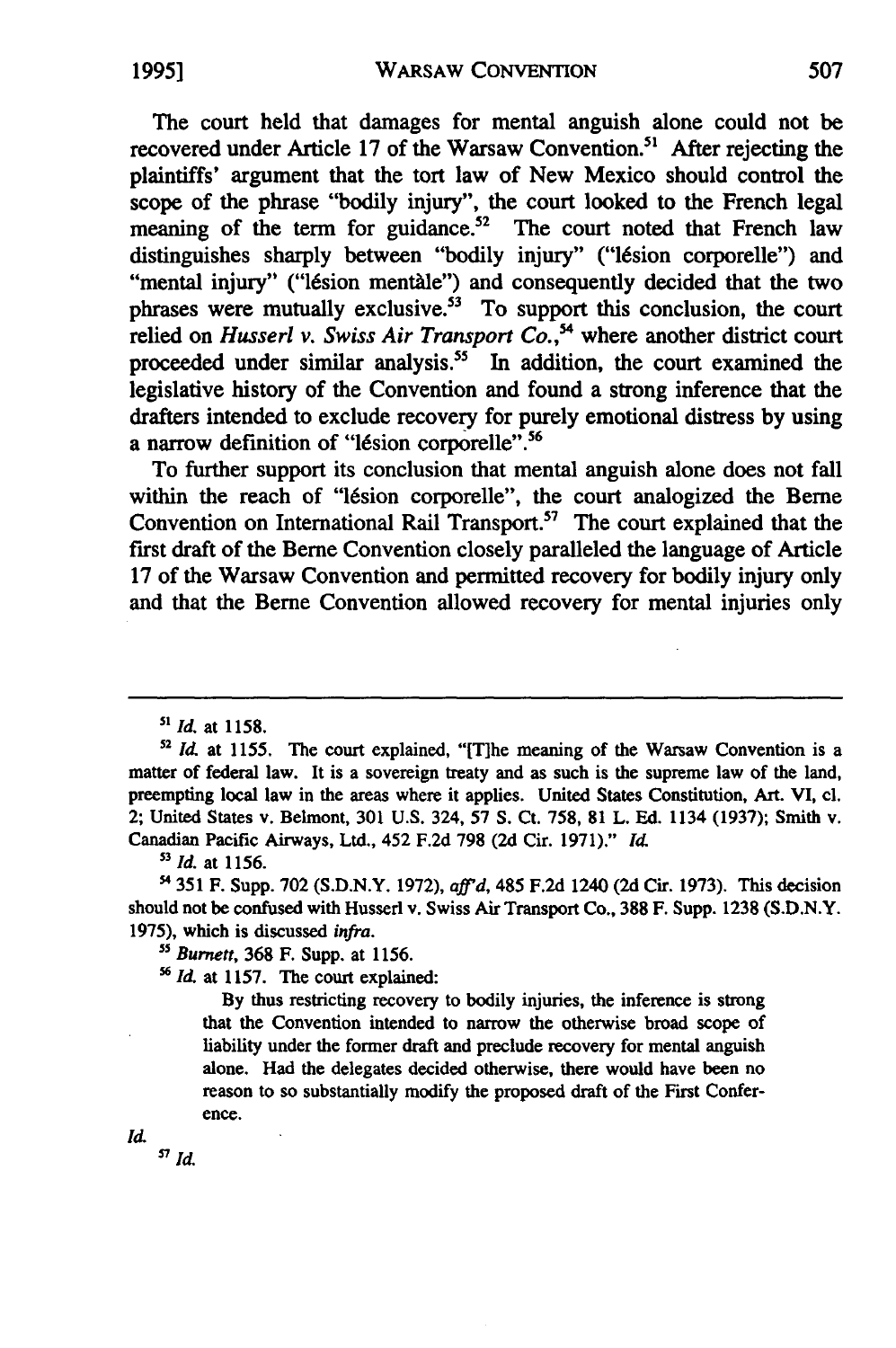after it was modified by the addition of the words "ou mentale".<sup>58</sup>

The facts of *Husserl v. Swiss Air Transport Co.59* are strikingly similar to those of *Burnett. In Husserl,* the plaintiff boarded a Swiss Air direct flight from Zurich to New York in September of 1970.<sup>60</sup> Shortly after takeoff, members of the Popular Front for the Liberation of Palestine hijacked the plane and directed the pilot to **fly** to a desert area near Amman. $61$  Once there, the plaintiff was forced to stay on the plane for approximately twenty-four hours under circumstances "less than ideal for . . . mental health."<sup>62</sup>

Once she returned to New York, the plaintiff filed suit under the Warsaw Convention, alleging that from the time the terrorists took control of the aircraft until she returned to Zurich she suffered "severe mental pain and anguish resulting from her expectation of severe injury and/or death."63 Swiss Air filed a motion for summary judgement, contending that the plaintiff could not recover under the Warsaw Convention because her injuries were purely emotional ones.<sup>64</sup>

In determining whether the phrase "en cas de mort, de blessure ou de toute autre lésion corporelle" ("in the event of the death or wounding... or any other bodily injury") comprehended mental and psychosomatic injuries, the court attempted to ascertain the intention of the drafters and signatories of the Warsaw Convention, instead of following other courts that had concluded that " 'the binding meaning of the terms (of the Convention) is the French legal meaning.' **"65** The court was, however, unable to ascertain the specific intent of the Convention's framers and thus concluded "that the parties probably had no specific intention at all about mental and psychosomatic injuries because, if they had, they would have clearly expressed their intentions."<sup>66</sup> The court therefore construed "bodily injury" to be consistent

**<sup>5</sup> Id**

*64 id.*

**<sup>6</sup>***Id.* at 1248-49 (quoting Husserl v. Swiss Air Transp. Co., 351 F. Supp. **702, 708 (S.D.N.Y. 1972),** *affid,* 485 **F.2d** 1240 **(2d** Cir. **1973)).**

*6Id.* at 1249.

**<sup>388</sup>** F. Supp. **1238 (S.D.N.Y. 1975).**

*r° Id* at 1242.

**<sup>6&#</sup>x27;** *Id.; Hijackers Win Release of 6 of 7 Guerrillas; 184 Passengers Still Held; 747 Is Blown Up,* WALL **ST. J.,** Sept. **8, 1970,** at **3.**

**<sup>62</sup>***Husserl,* **388** F. Supp. at 1242.

**<sup>63</sup>** *id.*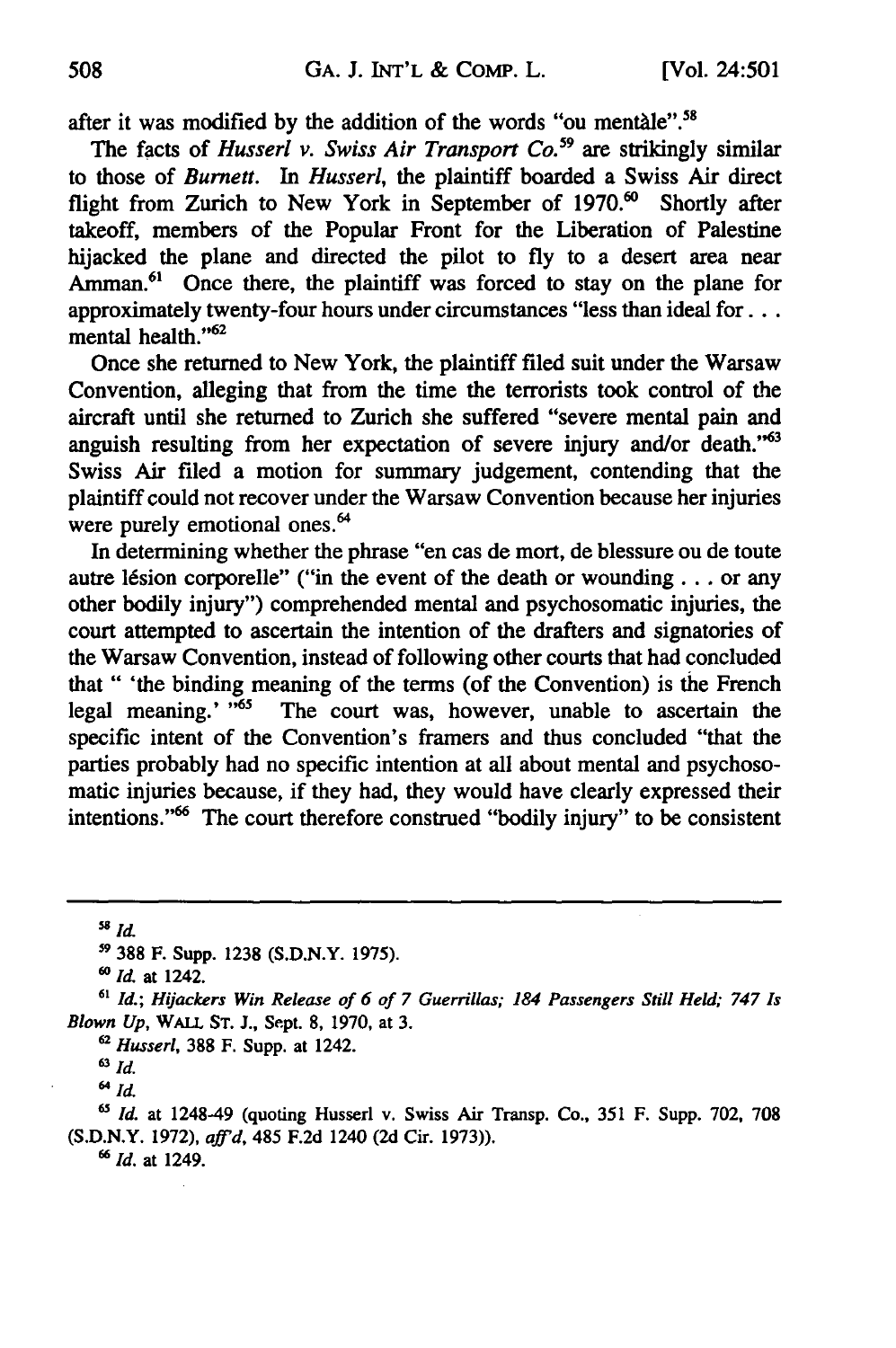with the purpose of the treaty, to create uniformity and limit liability.<sup>67</sup> Consequently, the court held "that the phrase 'death or wounding... or any other bodily injury,' as used in Article 17, does comprehend mental injuries."<sup>68</sup> Importantly, this holding did not grant recovery for purely emotional distress in every action pursued under Article 17, but rather permitted recovery only where the applicable substantive law (the state law) provided for such a cause of action. $69$ 

In 1990, the United States Supreme Court granted certiorari in *Eastern Airlines, Inc. v. Floyd7°* to resolve the question debated among lower federal courts of whether Article 17 of the Warsaw Convention allows recovery for mental or psychic injuries unaccompanied by physical injury or physical manifestation of injury.7' The unanimous Court, in an opinion written **by** Justice Thurgood Marshall, held that "an air carrier cannot be held liable under Article 17 when an accident has not caused a passenger to suffer

*Husserl,* **388** F. Supp. at 1250.

*6 Husserl,* **388** F. Supp. at 1252.

69Eaton, *supra* note 12, at 576-77. Eaton also notes that the *Husserl* reasoning was applied by the court in Krystal v. British Overseas Airways Corp., 403 F. Supp. 1322 (C.D. Cal. 1975): "In Krystal, however, the court seemingly went further, holding that purely mental injuries were compensable under Article 17 as a matter of law, without addressing substantive California state law governing the recoverability of mental injuries alone." Eaton, *supra* note 12, at 577.

**70** 499 U.S. at 530.

**<sup>71</sup>**Holmes, *supra* note 10, at 1205; Yoran, *supra* note **8,** at 811. The Court stated, "We granted certiorari to resolve a conflict between the Eleventh Circuit's decision in this case and the New York Court of Appeals' decision in Rosman v. Trans World Airlines, Inc., which held that purely psychic trauma is not compensable under Article **17."** *Floyd,* 499 **U.S.** at 534 (citations omitted).

**<sup>67</sup>**Eaton, *supra* note 12, at 575. The court stated:

Although the draftsmen probably had no specific intent as to whether Article 17 comprehended mental and psychosomatic injuries, they did have a general intent to effect the purpose of the treaty and apparently took some pains to make it comprehensive. That they may have neglected one area should not vitiate the purpose of the Convention. There is no evidence they intended to preclude recovery for any particular type of injury. To regulate in a uniform manner the liability of the carrier, they must have intended to be comprehensive. To effect the treaty's avowed purpose, the types of injuries enumerated should be construed expansively to encompass as many types of injury as are colorably within the ambit of the enumerated types. Mental and psychosomatic injuries are colorably within the ambit and are, therefore, comprehended by Article 17.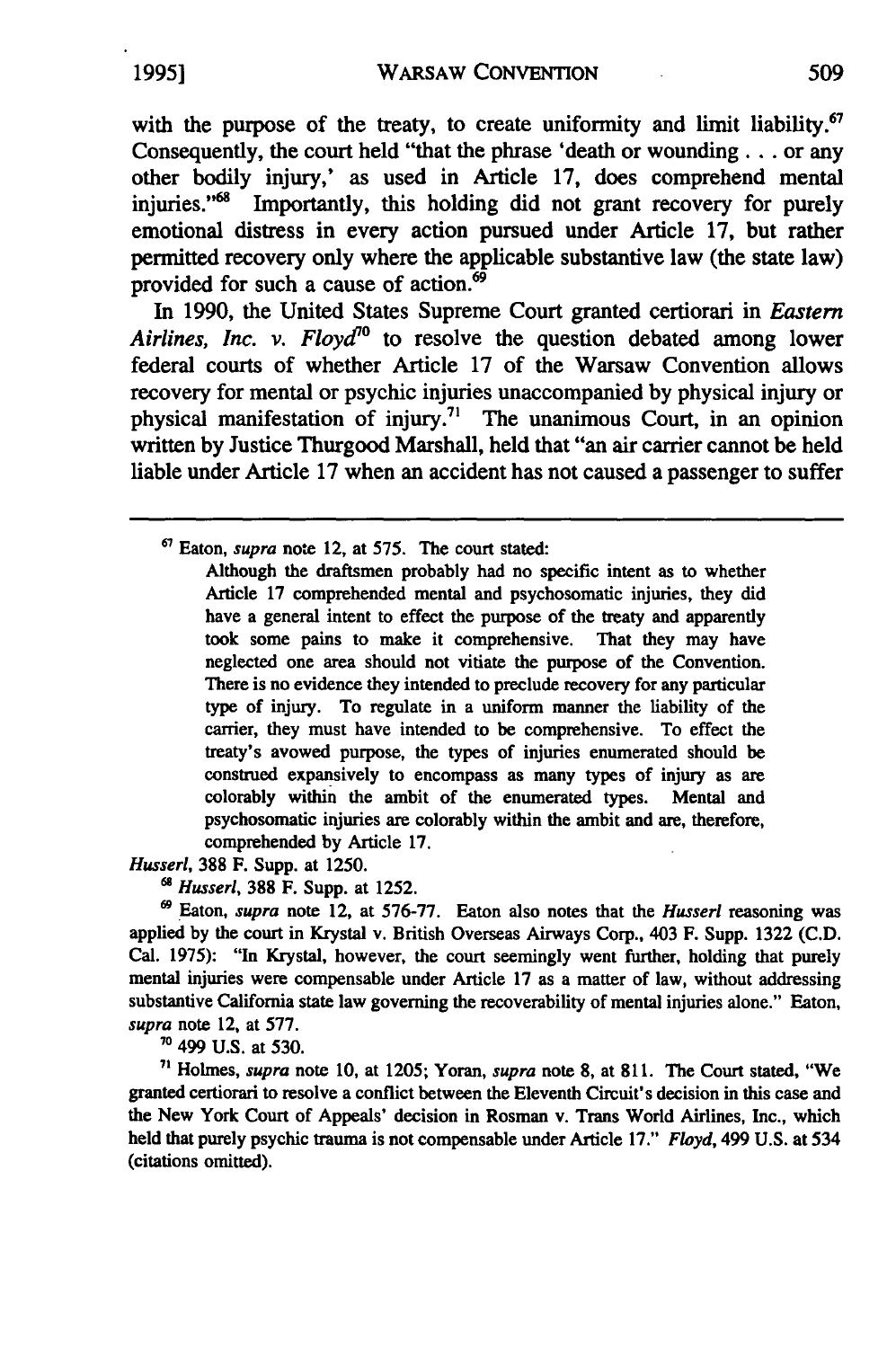death, physical injury, or physical manifestation of injury."72

The case arose out of a May 5, 1983, Eastern Airlines flight from Miami to the Bahamas.<sup>73</sup> Shortly after the plane took off, one of its three jet engines lost oil pressure.<sup>74</sup> The flight crew shut down the failed engine and turned the plane around to return to Miami.<sup>75</sup> Then, the plane's other two engines failed due to loss of oil pressure.<sup>76</sup> As the plane began losing altitude rapidly, the passengers were informed that the plane would be ditched in the Atlantic Ocean.<sup>77</sup> After a period of descending flight without power, the crew was able to restart one of the engines and land the plane safely at Miami International Airport.<sup>78</sup>

A number of passengers on the flight brought separate complaints against Eastern claiming damage solely for emotional distress arising out of the accident.<sup>79</sup> The district court consolidated the cases.<sup>80</sup> Although Eastern conceded that the engine failure and preparation for ditching the plane constituted an accident under Article 17 of the Warsaw Convention,<sup>81</sup> they argued that Article 17 makes physical injury a condition of liability. $82$  The district court relied on the *Burnett* court's analysis of the French authentic text and negotiating history of the Convention and held that mental anguish alone is not compensable under Article  $17<sup>83</sup>$  After examining the French legal meaning of the phrase "16sion corporelle", the concurrent and subsequent history of the Warsaw Convention and cases interpreting Article 17, the circuit court reversed, concluding that the term "lésion corporelle" in the authentic French text of Article 17 encompasses purely emotional distress.<sup>84</sup>

*o Id. See In re* Eastern Airlines, Inc., **629** F. Supp. **307 (S.D.** Fla. **1986),** *rev'd sub nor.,* Floyd v. Eastern Airlines, Inc., **872 F.2d** 1462 **(1** 1th Cir. **1989),** *rev'd,* 499 **U.S. 530 (1991).** *8 See* discussion *supra* note 49.

*8' Floyd,* 499 U.S. at 533.

*Id.* at 533-34.

" *Id.* at 534. *See* Floyd v. Eastern Airlines, Inc., 872 F.2d 1462 **(11th** Cir. 1989), *rev'd,* 499 U.S. 530 (1991).

*<sup>72</sup>Floyd,* 499 U.S. at 552. *<sup>73</sup>Id.* at 533. 74 *Id. 75Id.* **<sup>76</sup>***Id.*  $\frac{\pi}{d}$ *78 Id.* **79id.**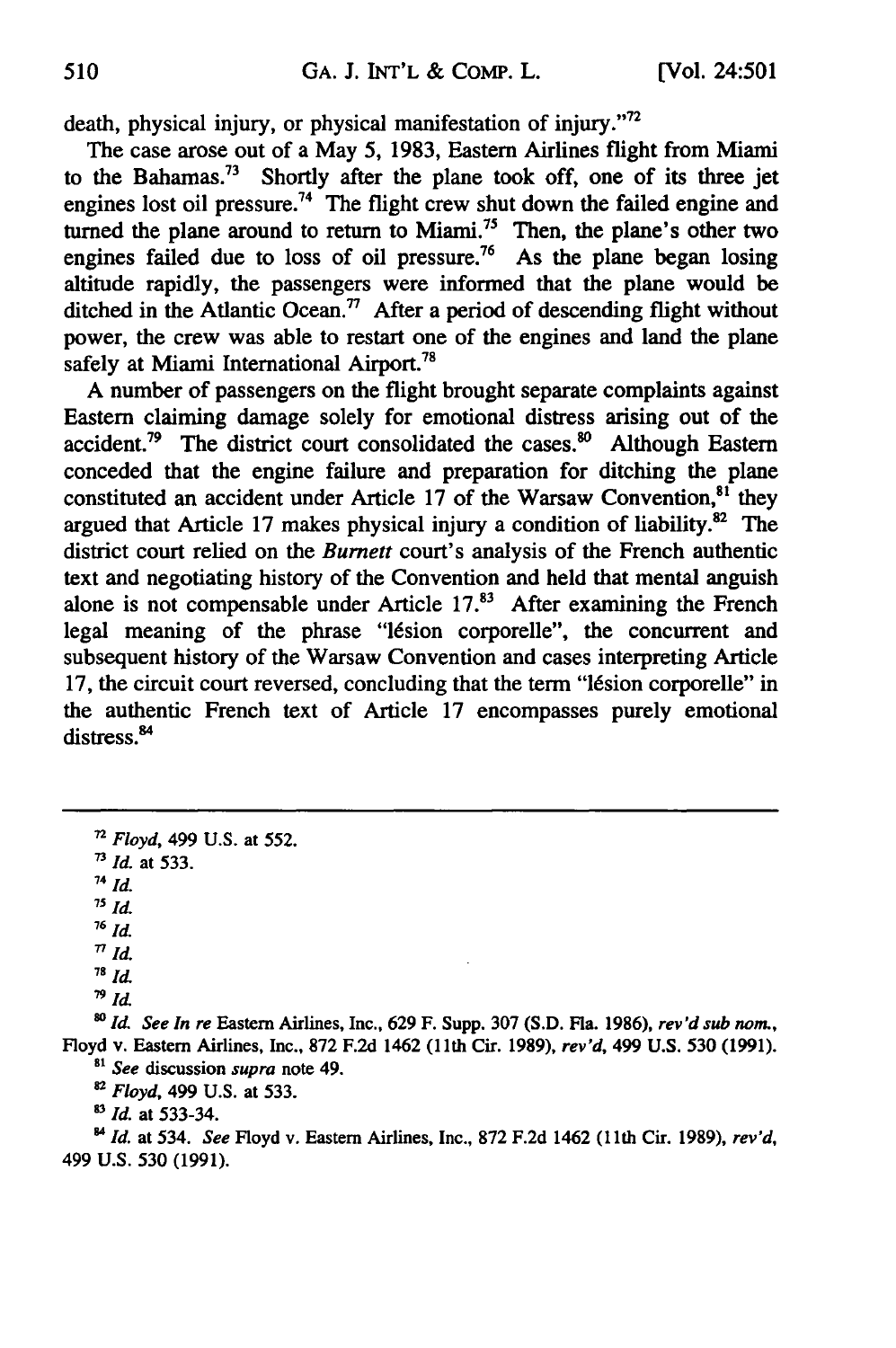The Supreme Court reversed the circuit court, holding that Article 17 of the Warsaw Convention does not allow recovery for mental injuries unaccompanied by physical injury or physical manifestation of injury.<sup>85</sup> The Court examined the text of the Convention as well as its history, negotiations and practical construction.<sup>86</sup>

First, the Court considered the French legal meaning of "lésion corporelle" to discern the expectations of the parties to the Warsaw Convention.<sup>87</sup> Upon consulting bilingual dictionaries, the Court found that "16sion corporelle" is translated as "bodily injury", suggesting that Article **17** does not permit recovery for purely psychic injuries.<sup>88</sup> The Court then turned to French legal materials. $89$  After a thorough examination of French legislation, cases and treatises, the Court found "neither that '16sion corporelle' was a widely used term in French law nor that the term specifically encompassed psychic injuries."<sup>90</sup>

Then, the Court examined the negotiating history of the Warsaw Convention and determined that translating "16sion corporelle" as "bodily injury" was consistent with that history.<sup>91</sup> A review of the documentary record of the treaty revealed that neither the drafters nor the signatories considered liability for psychic injury because most countries did not recognize recovery for such injuries at the time.<sup>92</sup> Justice Marshall thus decided that the drafters probably would have made an unequivocal reference

**90** Id at **538.** As the Court noted, "The only reports of French cases we did find that used the term 'Idsion corporelle' are relatively recent and involve physical injuries caused **by** automobile accidents and other incidents. These cases tend to support the conclusion that, in French legal usage, the term 'lésion corporelle' refers only to physical injuries." *Id.* (footnote omitted). Then, the Court dismissed the fact that in 1929 France, unlike many other countries, permitted recovery for mental distress. *Id* at **539.** The Court found that "this general proposition of French tort law does not demonstrate that the specific phrase chosen by the contracting parties-'lésion corporelle'--covers purely psychic injury." *Id*. To follow up on this, the court stated its task: " 'to give the specific words of the treaty a meaning consistent with the shared expectations of the contracting parties.' " *Id* at 540 (quoting Air France v. Saks, 470 U.S. 392, 399 (1985)).

*"' Id.* at 542. *9id.* at 544.

Floyd, 499 **U.S.** at 552.

<sup>&</sup>lt;sup>86</sup> *Id.* at 534-35.

*<sup>&#</sup>x27;7Id.* at 536.

<sup>&</sup>lt;sup>88</sup> *Id.* at 536-37.

*<sup>89</sup>Id.* at 537.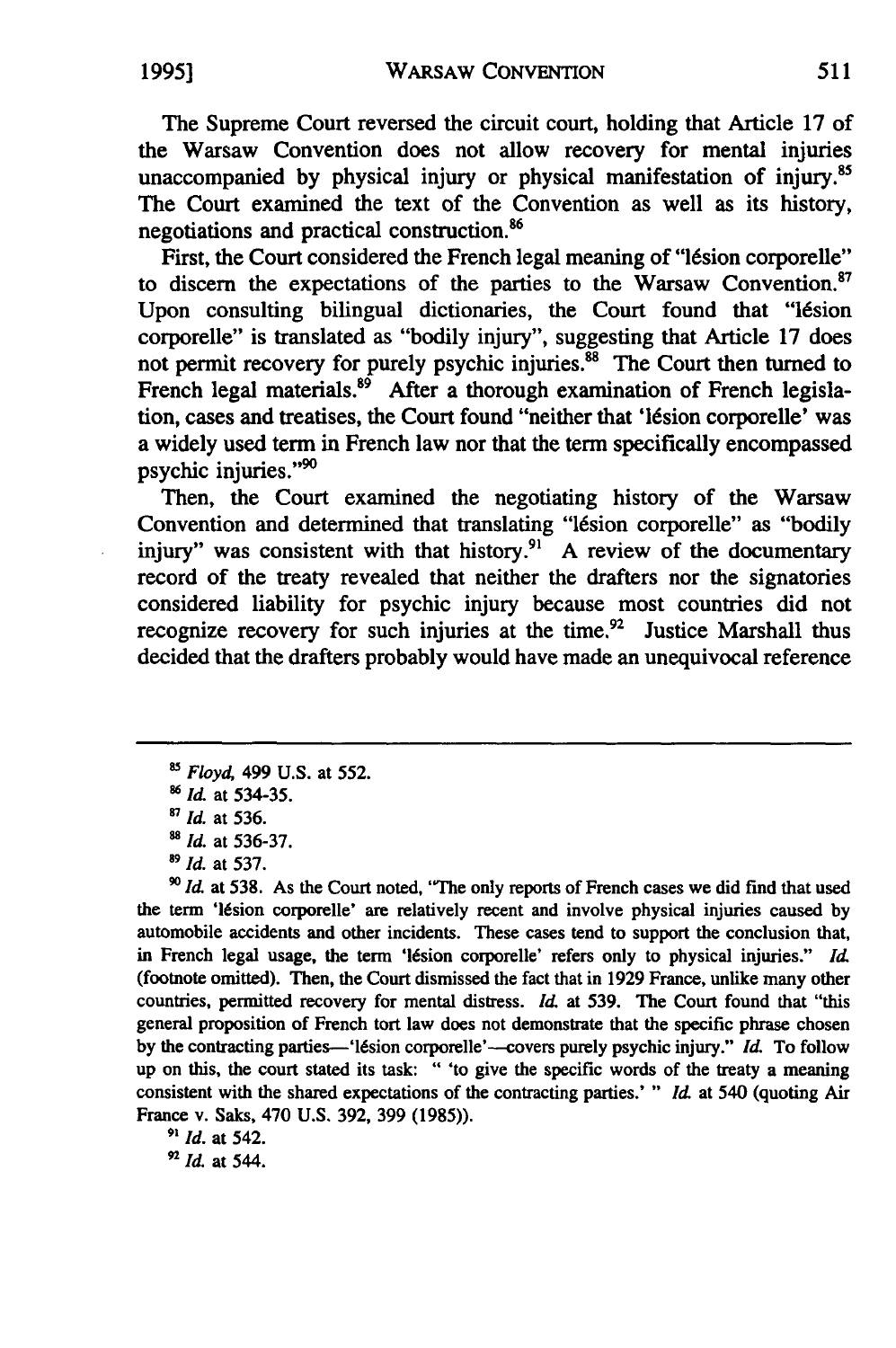to purely mental injury if they had intended to allow such recovery. $93$  The Court then added, "The narrower reading of 'l6sion corporelle' also is consistent with the primary purpose of the contracting parties to the Convention: limiting the liability of air carriers in order to foster the growth of the fledgling commercial aviation industry."<sup>94</sup>

The Court also found that the post-1929 conduct and interpretations of the signatories supported a narrow translation of "lésion corporelle".<sup>95</sup> First, the Court mentioned a proposed substitution for the term that would have broadened the scope of Article **17,** but was not implemented." The Court then went on to voice its disapproval of the circuit court's reliance on the substitution of the term "bodily injury" for "personal injury" on passenger tickets and in subsequent international agreements.<sup>97</sup>

Finally, the Court consulted a decision of the Supreme Court of Israel (apparently the only judicial decision from another signatory addressing recovery for purely emotional injuries under Article **17)** which held that Article 17 does allow recovery for purely psychic injuries.<sup>98</sup> The Supreme

In **1951,** a committee composed of 20 Warsaw Convention signatories met in Madrid and adopted a proposal to substitute "affection corporelle" for "lésion corporelle" in Article 17. The French delegate to the committee proposed this substitution because, in his view, the word "lésion" was too narrow, in that it "presupposed a rupture in the tissue, or a dissolution in continuity" which might not cover an injury such as mental illness or lung congestion caused **by** the breakdown in the heating apparatus of the aircraft. The United States delegate opposed this change if it "implied the inclusion of mental injury or emotional disturbances or upsets which were not connected with or the result of bodily injury," but the committee adopted it nonetheless. Although the committee's proposed amendment was never subsequently implemented, its discussion and vote in Madrid suggest that, in the view of the 20 signatories on the committee, "lesion corporelle" in Article **17** had a distinctively physical scope.

*Floyd,* 499 **U.S.** at 546-47 (citations omitted).

**97** *Floyd,* 499 **U.S.** at **547-50;** Eaton, *supra* note 12, at **581.**

**98** *Floyd,* 499 **U.S.** at **550-51.** *See* Air France v. Teichner, **38** (111) P.D. **785** (Isr. 1984).

<sup>&</sup>lt;sup>93</sup> Id. at 545. The Court noted that "when the parties to a different international transport treaty [the Berne Convention on International Rail Transport] wanted to make it clear that rail passengers could recover for purely psychic harms, the drafters made a specific modification to this effect." *d*

<sup>&</sup>lt;sup>94</sup> *Id.* at 546.

<sup>&</sup>lt;sup>95</sup> *Id.* 

**<sup>9</sup>Id.** at 546-47; Eaton, supra note 12, at **581.** The Court explained: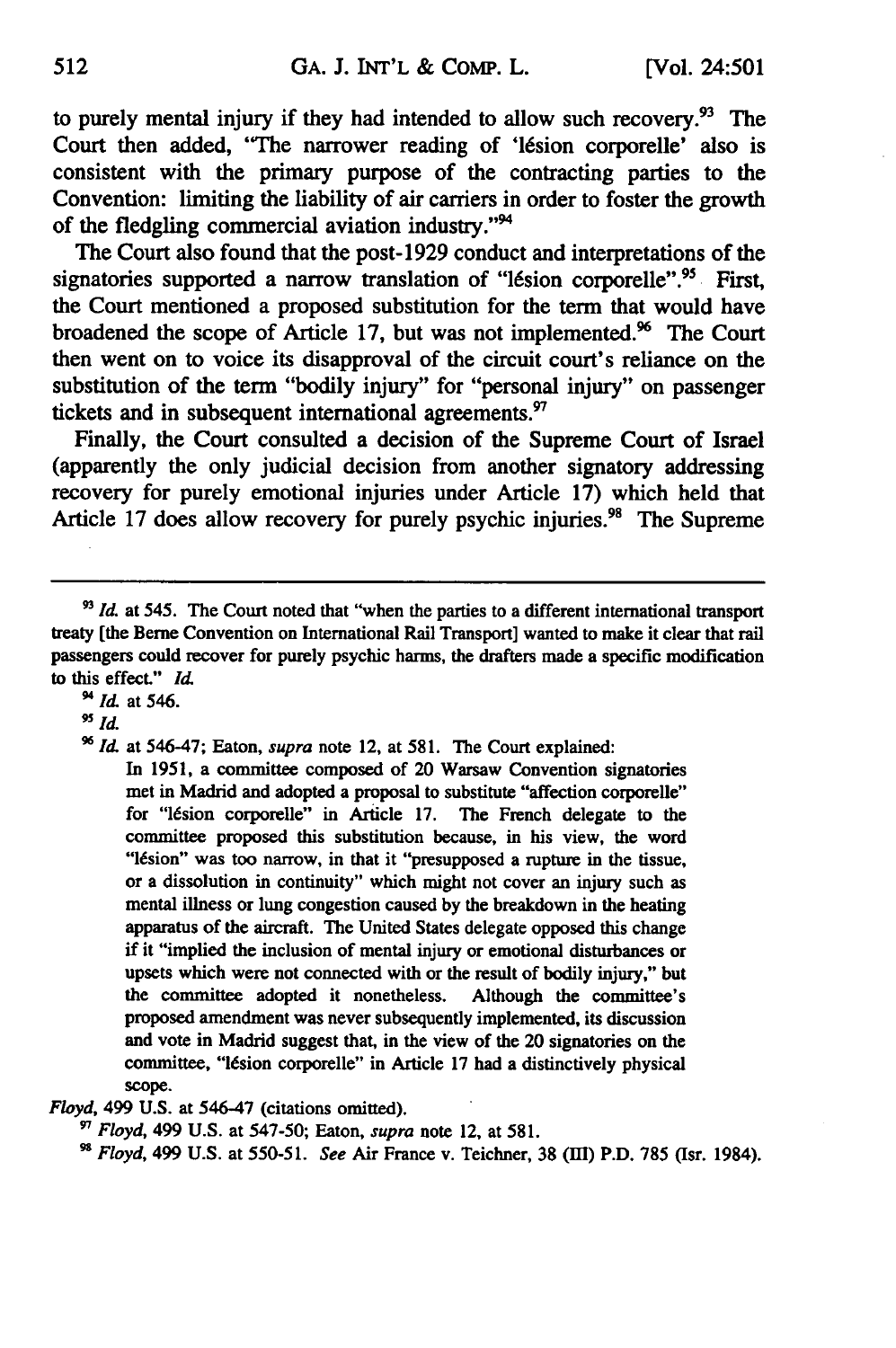WARSAW CONVENTION

Court of Israel reasoned "that 'desirable jurisprudential policy' ... favored an expansive reading of Article 17 to reach purely psychic injuries."<sup>99</sup> The United States Supreme Court was not persuaded: "Even if we were to agree that allowing recovery for purely psychic injury is desirable as a policy goal, we cannot give effect to such policy without convincing evidence that the signatories' intent with respect to Article 17 would allow such recov $erv.$ "100

The Court concluded its opinion **by** reiterating its holding that "an air carrier cannot be held liable under Article 17 when an accident has not caused a passenger to suffer death, physical injury, or physical manifestation of injury."<sup>101</sup> The Court did not reach two other issues: 1) whether a passenger can recover for mental injuries that are accompanied by physical injuries and 2) whether the Warsaw Convention provides the exclusive cause of action for injuries sustained during international air transportation.<sup>102</sup>

## IV. ANALYSIS

There are four possible approaches to recovery for emotional distress that is accompanied by bodily injury in a Warsaw Convention case.<sup>103</sup> The first is to disallow recovery for emotional distress.<sup>104</sup> The second approach is to allow recovery for all emotional distress, as long as a bodily injury occurs.<sup>105</sup> The third possibility is to allow emotional distress as damages for bodily injury, including distress about the accident.<sup>106</sup> Lastly, a court can allow recovery only for emotional distress flowing from a bodily injury. $107$ 

**<sup>99</sup>***Floyd,* 499 U.S. at 551 (quoting *Teichner,* 38 (III) P.D. at 785). *100 Id.*

*<sup>&#</sup>x27;01 Id.* at 552-53.

<sup>&</sup>lt;sup>102</sup> *Id.* The question of whether the Warsaw Convention provides the exclusive cause of action for injuries sustained during international flight is addressed in Luis F. Ras, *Warsaw's Wingspan Over State Laws: Towards a Streamlined System of Recovery,* 59 **J.** AIR L. & **COM. 587** (1994).

**<sup>103</sup>** Jack v. Trans World Airlines, Inc., 854 F. Supp. 654, 665 (N.D. Cal. 1994).

**<sup>104</sup>** *Id.*

**<sup>105</sup>** *Id.*

*<sup>10</sup>Id.*

**<sup>107</sup>** *id.*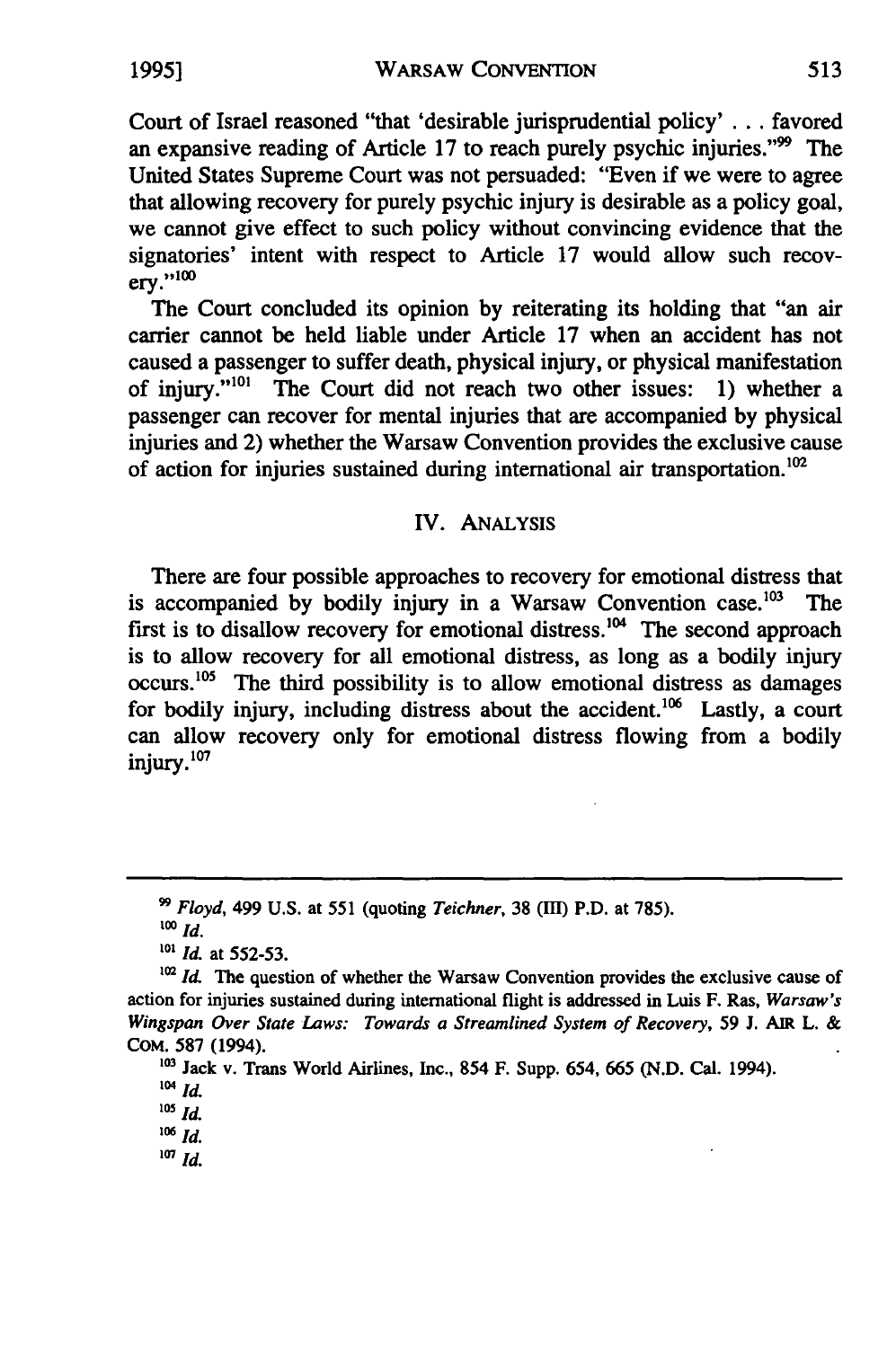# *A. Disallow Recovery for Emotional Distress*

The first approach is to disallow recovery for all emotional distress, even if bodily injury occurs. $108$  Under this approach, an injured passenger could recover only pecuniary loss, such as medical expenses and lost income.<sup>109</sup>

This approach is in accord with the *Floyd* Court's narrow reading of Article 17's reference to bodily injury.<sup>110</sup> Denying emotional distress damages is also appropriate in light of the state of the law in many countries at the time of Warsaw Convention.<sup>111</sup> And, because this approach is so restrictive on passengers' rights, it furthers the pro-airline industry goals of the Convention.<sup>112</sup>

This approach is unacceptable, however, because it provides such minimal compensation for passengers who may have suffered traumatic injuries, either physical or mental.<sup>113</sup> The drafters of the Warsaw Convention attempted to strike a balance between passengers and airlines; this approach is too one sided.<sup>114</sup> Further, even though many jurisdictions denied recovery for mental distress in **1929,** France recognized such claims, as did other countries, when accompanied by physical impact or manifestation.<sup>115</sup> Because of the numerous problems with this approach, American courts have not adopted it.

# *B. Allow Recovery for All Emotional Distress, as Long as a Bodily Injury Occurs*

The second approach is to allow recovery for all emotional distress, as long as a bodily injury occurs, regardless of the connection between the distress and the bodily injury.<sup>116</sup> Thus, a passenger with a scratched arm could recover for the trauma and fear due to the plane crash; the bodily

 $108$  *Id.* 

 $109$  *Id.* 

*110 Id.*

*"2 Jack,* 854 F. Supp. at **665.**

**<sup>113</sup>***Id.*

**<sup>114</sup>***Id.*

**115** *Id.*

**116** *Id.*

 $111$  *Id.* In *Floyd*, the Court noted that "such a remedy was unknown in many, if not most, jurisdictions in 1929." *Floyd,* 499 U.S. at **545.**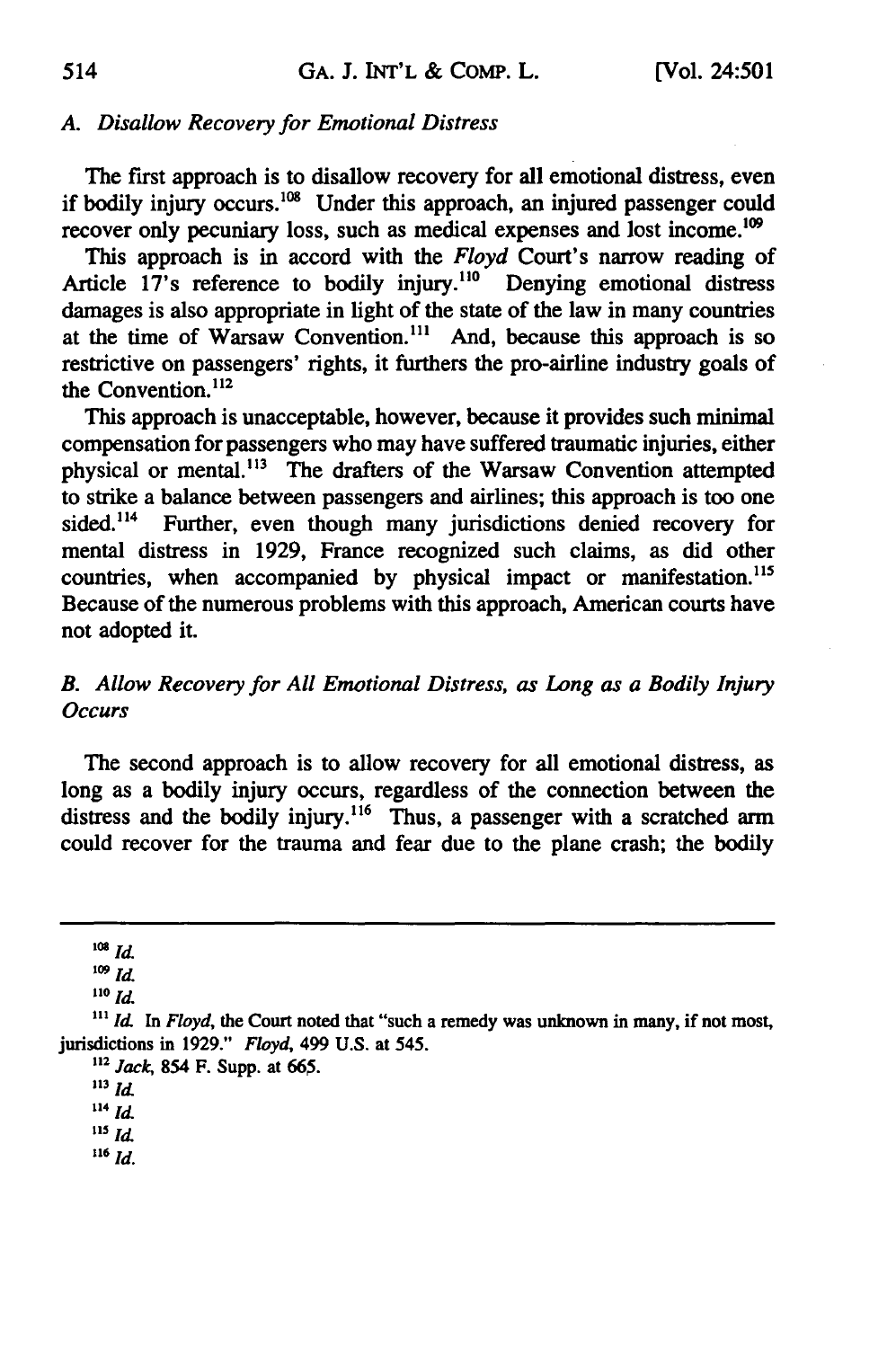injury opens the door to liability for emotional distress.<sup>117</sup>

In *Chendrimada v. Air-India*,<sup>118</sup> the court adopted this approach. There, the plaintiff brought suit for injuries arising out of a trip from New York to Bombay.<sup>119</sup> At a scheduled stop in Delhi, the plane was grounded for eleven and a half hours due to heavy fog.<sup>120</sup> The plaintiffs alleged that they were not allowed to leave the plane to go into the terminal and were not given anything to eat during the delay.<sup>121</sup> The plaintiffs claimed that as a result they became weak, experienced nausea, suffered severe cramps, pain and anguish and suffered malnutrition as well as mental injury.<sup>122</sup> Because the plaintiffs alleged physical injury, the court denied Air-India's motion for summary judgement. $^{123}$ 

This approach is consistent with a broad reading of Article 17's imposition of liability for "damage sustained in the event of ... bodily injury."<sup>12</sup> Significantly, the drafters did not use the phrase "damage caused by  $\dots$ 

**<sup>117</sup>***id.*

<sup>119</sup> *Id.* at 1090.

*120 id.*

- **121** *Id,*
- *2Id.* at 1092.

<sup>123</sup> *Id.* One paragraph of the court's opinion is of particular relevance:

As discussed above, the Supreme Court held in the Floyd case that a passenger cannot recover for purely emotional or mental injuries absent physical injury or manifestation of physical injury. Therefore, to survive Floyd, plaintiffs must allege a physical injury or a manifestation of physical injury. The Court finds that plaintiff's allegations satisfy this requirement. It should be understood that the Court is not ruling that as a matter of law being held on an airplane for over eleven hours without food is a physical injury in and of itself. If a passenger in the same position as plaintiffs had not exhibited any physical manifestation of injury as a result of being held without food, but only alleged emotional injury, no action would lie. Of course, plaintiffs must still prove their alleged physical injuries at trial to recover, but plaintiffs have demonstrated that there is a genuine issue of material fact in dispute which cannot be resolved on a motion for summary judgement. *In reaching this conclusion we of course have determined that the 'manifestation of physical injury' which is a prerequisite to an action under Floyd need not result from a suddenly inflicted trauma, but may, as is alleged here, result from other causes for which the carrier is responsible.*

*Id.* (emphasis added).  $^{124}$  Jack v. Trans World Airlines, Inc., 854 F. Supp. 654, 666 (N.D. Cal. 1994).

**<sup>8</sup>**802 F. Supp. 1089 (S.D.N.Y. 1992).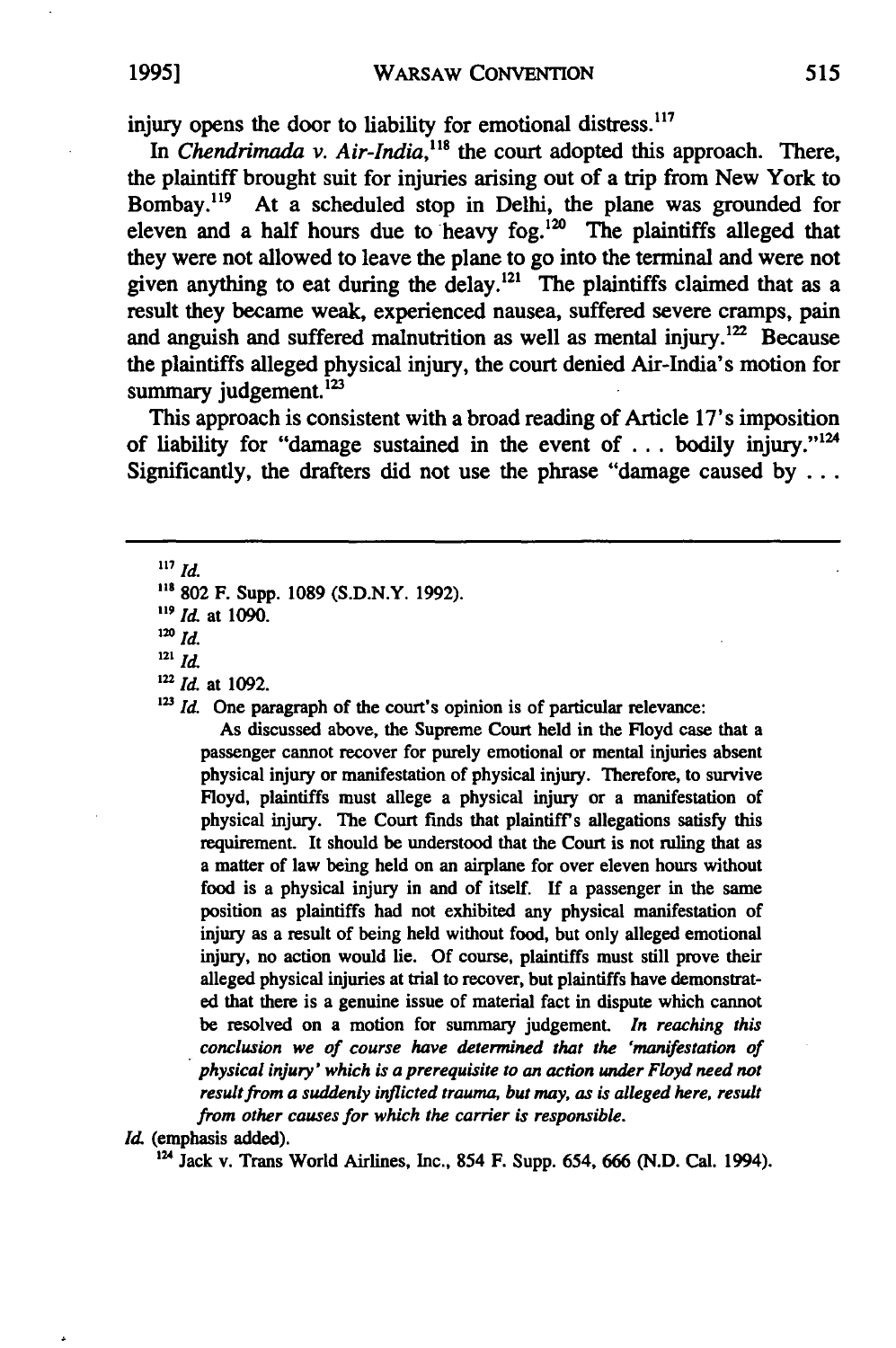bodily injury," which would have served as a signal that any mental distress must be connected to the bodily injury.<sup>125</sup> This approach is also supported by the fact that the *Floyd* Court did not mention a need for a causal connection between bodily injury and emotional distress.<sup>126</sup> Further, this approach is in line with the approach to mental distress taken in early tort cases, where a physical impact or manifestation was a prerequisite to recovery.127

However, this approach is undesirable for two reasons.<sup>128</sup> First of all, this approach treats mental distress as an independent cause of action, which is inconsistent with precedent that dictates that the Warsaw Convention creates a cause of action, not just a limit on remedies.<sup>129</sup> And, secondly, this approach treats mental distress as damages resulting from the accident, not the injury. $130$ 

*C. Allow Emotional Distress as Damages for Bodily Injury, Including Distress About the Accident*

Emotional distress is considered an element of the damages for bodily injury under the third approach.<sup>131</sup> Under this approach, the distress does not need to be about the injury to be compensable.<sup>132</sup> This approach is different from the second approach in that the distress must occur at the same time or later than the bodily injury; one cannot, therefore, recover for the fear before the impact and bodily injury under this approach.<sup>133</sup>

The courts in the cases concerning the downing of Korean Air Lines Flight KE 007 on September 1, 1983, while the plane was in route from

**<sup>128</sup>***id.*

**'9** *Id. See supra* note 37.

**<sup>125</sup>***Id.*

**<sup>1</sup> 2 <sup>6</sup>***id.*

<sup>&</sup>lt;sup>127</sup> *Id.* Under early tort law, the physical impact or manifestation was seen as proof that the emotional distress was not faked. *Id.*

<sup>&</sup>lt;sup>130</sup> Jack, 854 F. Supp. at 666. This is problematic under the wording of Article 17 of the Convention and the reasoning of the Supreme Court in Air France v. Saks, 470 U.S. 392 (1985), where the Court noted that" 'the text of Article 17 refers to an accident which caused the passenger's injury, and not to an accident which is the passenger's injury.' " *Jack,* 854 F. Supp. at 666 (quoting *Saks,* 470 U.S. at 398).

<sup>&</sup>lt;sup>131</sup> *Jack*, 854 F. Supp. at 666.

 $132$  *Id.* 

**<sup>133</sup>** *Id.*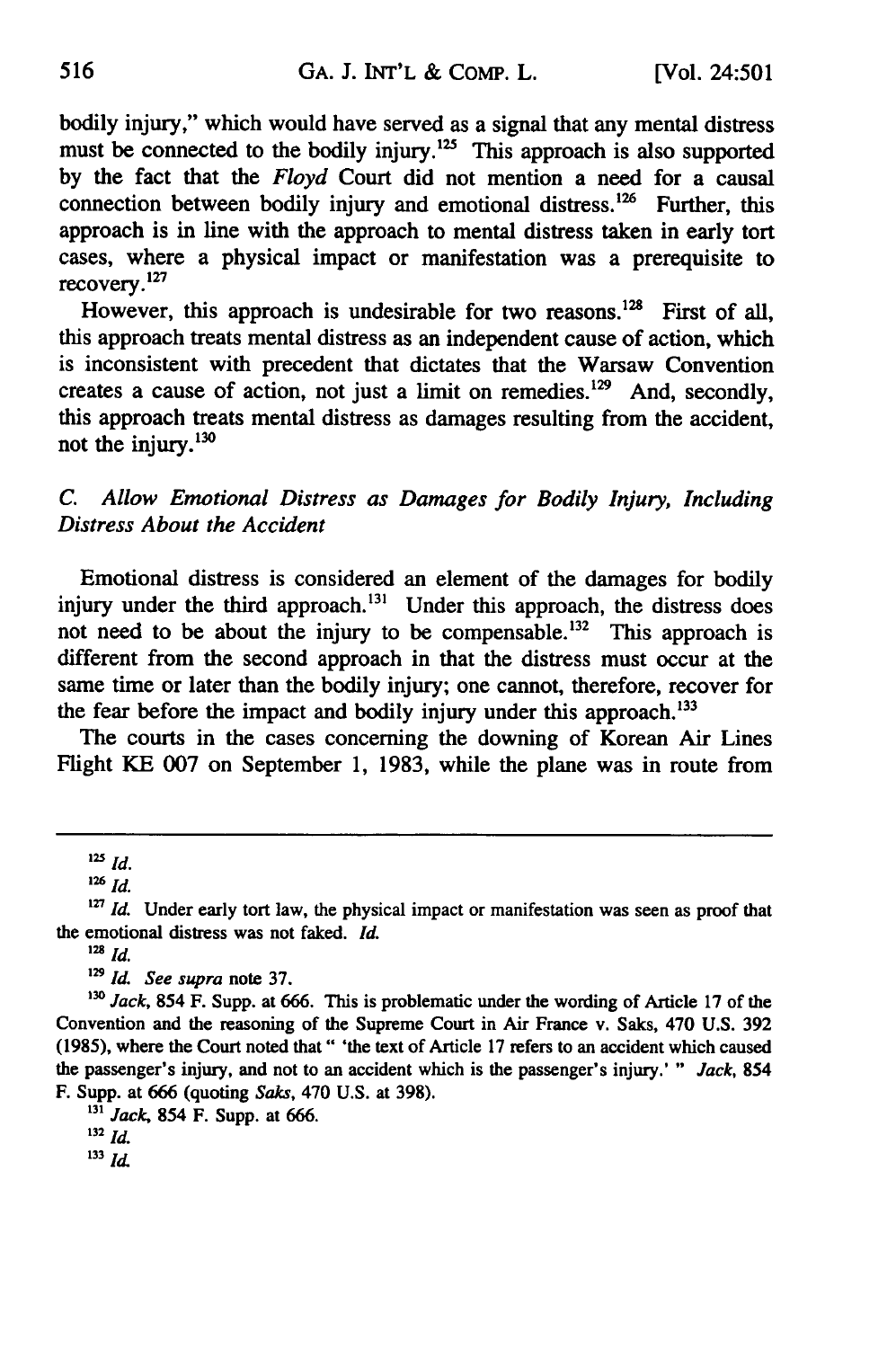New York to Seoul, adopted this approach.<sup>134</sup> There, the plane strayed into Soviet airspace and was intercepted and destroyed by Soviet military aircraft over the Sea of Japan; all 269 passengers were killed.<sup>135</sup>

The numerous actions filed around the country for wrongful death of the deceased passengers were consolidated for common pre-trial proceedings and the trial of the common issue of liability.<sup>136</sup> After a jury found that Korean Air Lines engaged in willful misconduct that proximately caused the deaths, the individual cases were returned to the various jurisdictions where they had been filed in order to determine compensatory damages for each plaintiff.137

One court first noted that the 269 passengers aboard the plane were alive and conscious for ten or eleven minutes after the plane was hit by the missile and before it hit the sea, and possibly for a period thereafter.<sup>138</sup> The court then recognized that the passengers probably endured a considerable amount of emotional and physical (due to rapid decompression) pain during that period which ended in the death they were anticipating.<sup>139</sup> Consequently, the court held, "This is pain and suffering accompanied by physical injury, and logically must be permitted by Floyd."<sup>140</sup>

The logic behind the third approach is best illustrated by the comments of the court in *In re Air Crash Disaster Near Honolulu, Hawaii:14 <sup>1</sup>*

> The Convention itself does not specify the elements of damages which a plaintiff might recover under Article **17.** Instead, "commentators and case law are in accord that the Convention leaves the measure of damages to the internal law of parties to the Convention."<sup>142</sup>

**<sup>138</sup>**In re Korean Air Lines Disaster, 814 F. Supp. 592, 598 (E.D. Mich. 1993). **<sup>139</sup>***Id.*

**'40** *Id.* **See** also **In re** Korean Air Lines Disaster, **807** F. Supp. **1073 (S.D.N.Y. 1992).**

**141 783** F. Supp. **1261 (N.D.** Cal. **1992).**

**142 Id.** at 1264 (quoting *In* **re** Air Disaster at Lockerbie, Scotland, **928 F.2d 1267, 1283 (2d** Cir.), cert. denied, **502 U.S. 920 (1991)).**

**<sup>134</sup>**Id.; Zicherman v. Korean Air Lines Co., 814 F. Supp. 605, 606 (S.D.N.Y. 1993), modified, 43 F.3d **18** (2d Cir. 1994), cert. granted, 115 **S.** Ct. 1689 (1995).

**<sup>&#</sup>x27;35** Zicherman, 814 F. Supp. at 606.

<sup>&</sup>lt;sup>136</sup> Id. See In re Korean Air Lines Disaster, 575 F. Supp. 342 (J.P.M.L. 1983).

**<sup>137</sup>**Zicherman, 814 F. Supp. at 606. The jury also awarded punitive damages, but on appeal they were set aside as non-recoverable in a Warsaw Convention Case. **Id.** See In re Korean Airlines Disaster, 932 F.2d 1475, 1490 (D.C. Cir.), cert. denied, 502 U.S. 994 (1991).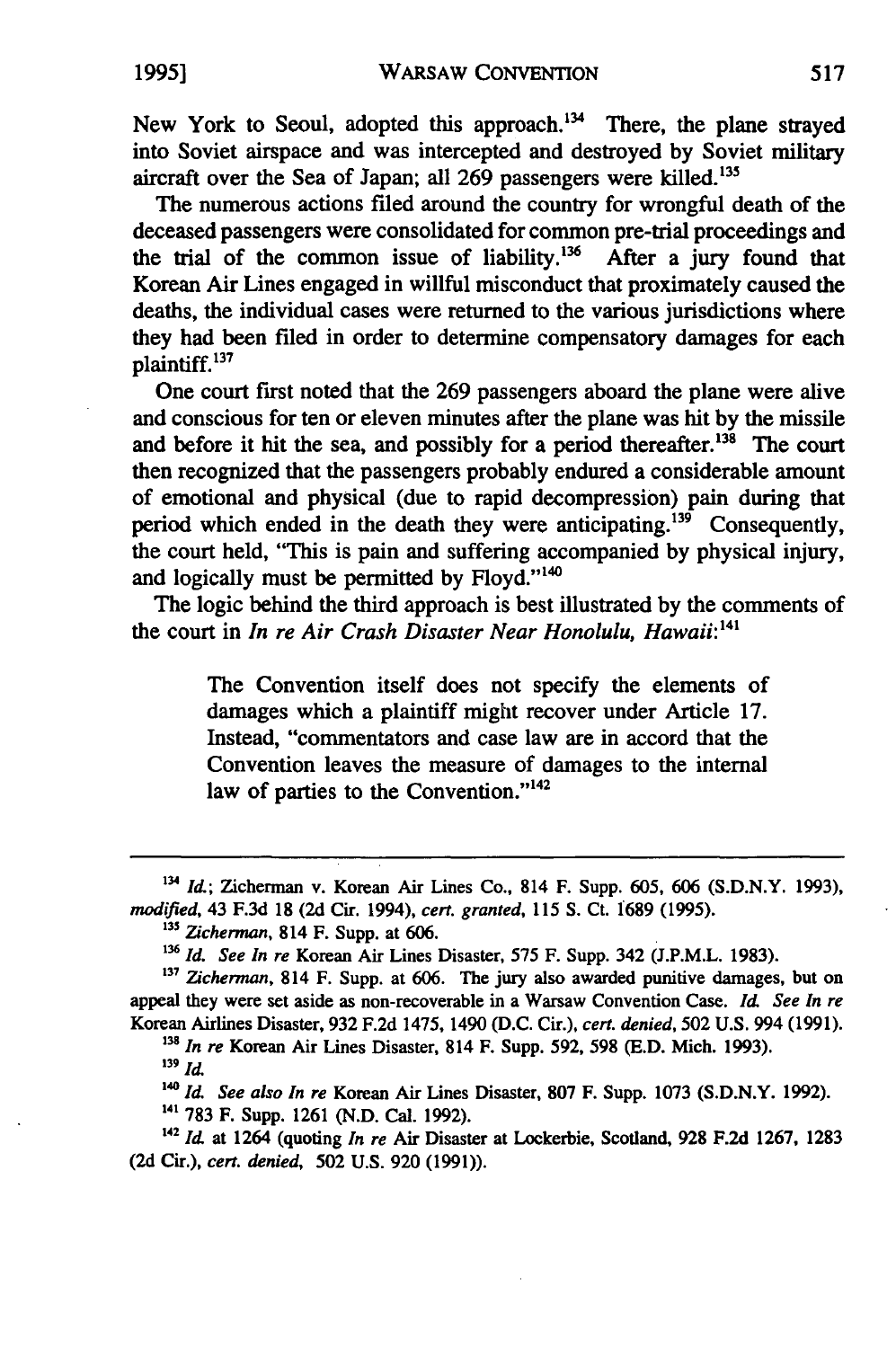Grafted onto our common law tradition, and recognizing the Warsaw Convention's adoption of "internal law" with respect to the measure of damages, Article **17** must be read to create a cause of action which encompasses the remedies traditionally provided **by** common law in personal injury actions, wrongful death actions, and survival actions.<sup>143</sup>

Although there is little federal common law on emotional distress, federal courts have indicated that emotional distress damages would be allowed for distress about the plane crash, not just the distress about the injury.<sup>144</sup> This approach—analogizing to other areas of federal common law—is unsatisfactory because of the uniqueness of the Warsaw Convention's exclusion of recovery for pure emotional distress.<sup>145</sup>

## *D. Allow Recovery Only for Emotional Distress Flowing from a Bodily Injury*

Under the fourth approach, emotional distress flowing from the bodily injury is an element of damages allowed for the bodily injury.<sup>146</sup> Thus, damages are allowed for emotional distress only to the extent the emotional distress is caused by the bodily injury.<sup>147</sup> A passenger may, therefore, recover for fear related to his broken leg, but not for fear related to the plane crash.<sup>148</sup> Under this approach, emotional distress can also have a separate role as the causal link between the accident and the bodily injury; a passenger may, for example, recover for a heart attack caused by the distress

<sup>43</sup>*Id.* at 1265.

**<sup>144</sup>** Jack v. Trans World Airlines, Inc., 854 F. Supp. 654, 667 (N.D. Cal. 1994). *See, e.g.,* Hall v. Ochs, 817 F.2d 920 (1st Cir. 1987) (allowing emotional distress damages for the trauma involved in a racially motivated arrest, not just for the minor injuries); Lentz v. *MIV* Eastern Grace, CIV. No. 85-1078-FR, 1988 WL 135809 (D. Or. Dec. 2, 1988) (awarding emotional distress damages for a seaman's discomfort around boats after an accident in which his boat was hit, although he suffered only bumps and bruises in the accident). *Jack,* 854 F. Supp. at **667.**

*<sup>45</sup>Jack,* 854 F. Supp. at **667.** *See* discussion *supra* notes **70-102** and accompanying text. *'46Jack,* 854 F. Supp. at **667.**

**<sup>147</sup>** *Id.*

*<sup>14</sup> id.*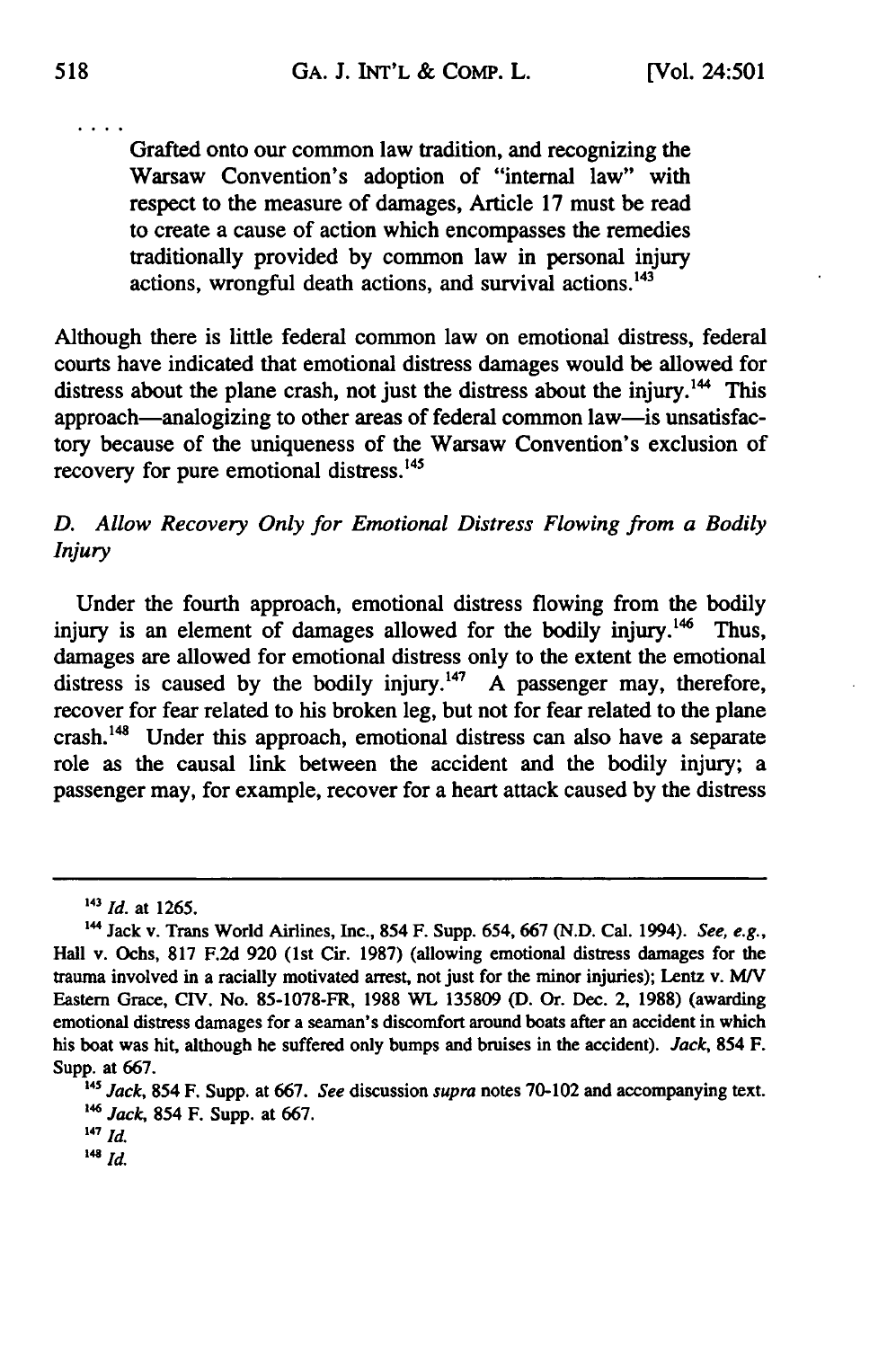of the plane crash.<sup>149</sup>

In *Jack v. Trans World Airlines, Inc.,"'5* the court adopted this approach. *Jack* involved the aborted takeoff, crash and fire of TWA Flight 843 when departing New York's John F. Kennedy Airport for San Francisco.<sup>151</sup> All the passengers survived despite the fact that fire completely destroyed the plane.<sup>152</sup> During the aborted takeoff and evacuation, many of the passengers suffered minor physical injuries; many were traumatized **by** the  $accident.<sup>153</sup>$  The passengers filed suit, seeking damages for physical injuries and emotional distress, and TWA filed motions for summary judgement.<sup>154</sup>

The court held that the plaintiffs with impact injuries could recover for their impact injuries, the emotional distress flowing from their impact injuries and any physical manifestations of their emotional distress.<sup>155</sup> Further, the court decided that the plaintiffs with physical manifestations could recover for the manifestations and any distress flowing from the manifestations, but that they could not recover damages for the emotional distress that led to the manifestations.<sup>156</sup> The court was careful to note

*<sup>149</sup>Id.* The comments of the court in Rosman v. Trans World Airlines, Inc., 314 **N.E.2d 848** (Ct. **App.** N.Y. 1974), help to illustrate the reasoning behind this position:

> [T]he compensable injuries must be 'bodily' injuries but there may be an intermediate causal link which is 'mental' between the cause-the accident-and the effect-the 'bodily injury'. And once that predicate of liability-the 'bodily injury'--is established, then the damages sustained as a result of the 'bodily injury' are compensable including mental suffering .... However, only the damages flowing from the 'bodily injury', whatever the causal link, are compensable ....

> We hold, therefore, that defendant is liable for plaintiff's palpable, objective bodily injuries, including those caused **by** the psychic trauma of the hijacking, and for the damages flowing from those bodily injuries, but not for the trauma as such or for the nonbodily or behavioral manifestations of that trauma.

*Id.* at **857.**

**'50** 854 F. Supp. at 654.

**<sup>15</sup>***Id.* at 657. The case fell under the Warsaw Convention because many of the passengers held tickets for international flights. *Id.*

**<sup>152</sup>***id.*  $153$  *Id.* 

*<sup>15</sup>id.*

*15' Id.* at **668.**

**156** *Id.*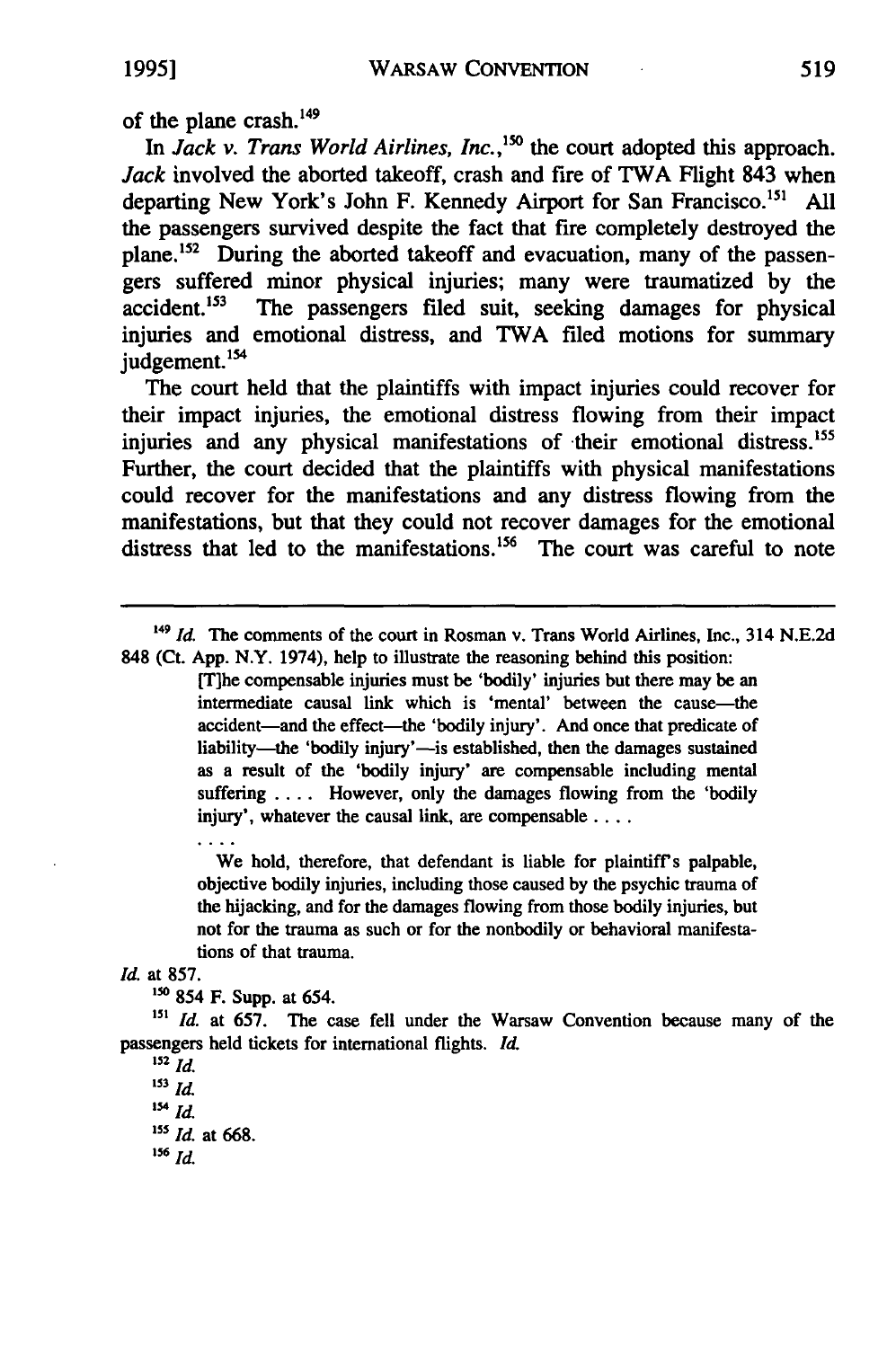that, in both instances, the emotional distress was limited to the distress about the physical impact or manifestation (the bodily injury) and that recovery was not allowed for the distress about the accident itself.<sup>157</sup>

Of the four approaches discussed herein, this fourth one is the most desirable for a number of reasons. First, this approach prevents serious inequities among the passengers subject to the Warsaw Convention.<sup>158</sup> Getting scratched on the way down an evacuation slide should not enable one passenger to obtain a much greater recovery than an unscratched fellow passenger who was equally terrified by the plane crash, and the fourth approach achieves this result.<sup>159</sup> And, this approach is consistent with the intentions of the drafters of the Warsaw Convention by making passengers' recoveries more reasonable and predictable.<sup>160</sup> This approach also allows for greater recovery with more severe injuries, presuming that more distress flows from more serious injuries.<sup>161</sup> Further, this approach even permits recovery in wrongful death cases. $162$ 

The fourth approach does, however, have one drawback. The difficulty is that emotional damages might not be allowed in a case like that involving the Korean Air Lines plane that was shot down in Soviet airspace.<sup>163</sup> For, if no impact injuries were suffered until the plane hit the water, no recovery would be allowed for the ten or eleven minutes of pre-crash terror.<sup>164</sup>

The numerous benefits of the fourth approach outweigh its one drawback. Courts should, therefore, adopt it and allow recovery only for emotional distress flowing from a bodily injury.

**<sup>161</sup>***Id.*

**<sup>163</sup>***id.*

<sup>&</sup>lt;sup>157</sup> Id. TWA's motion for summary judgement was granted as to the 27 plaintiffs who complained of psychic trauma but did not complain of impact injuries or physical manifestations of emotional distress; TWA's motion for summary judgement was denied as to the 33 plaintiffs who claimed impact injuries and/or physical manifestation of their emotional distress. *Id*

*<sup>158</sup>Id.*

*<sup>159</sup> Id.*

*<sup>1</sup>* **<sup>60</sup>***Id.*

<sup>&</sup>lt;sup>162</sup> *Id.* Survivors may recover for physical manifestations of their grief at the loss of a loved one. *Id*

<sup>16</sup>*id.*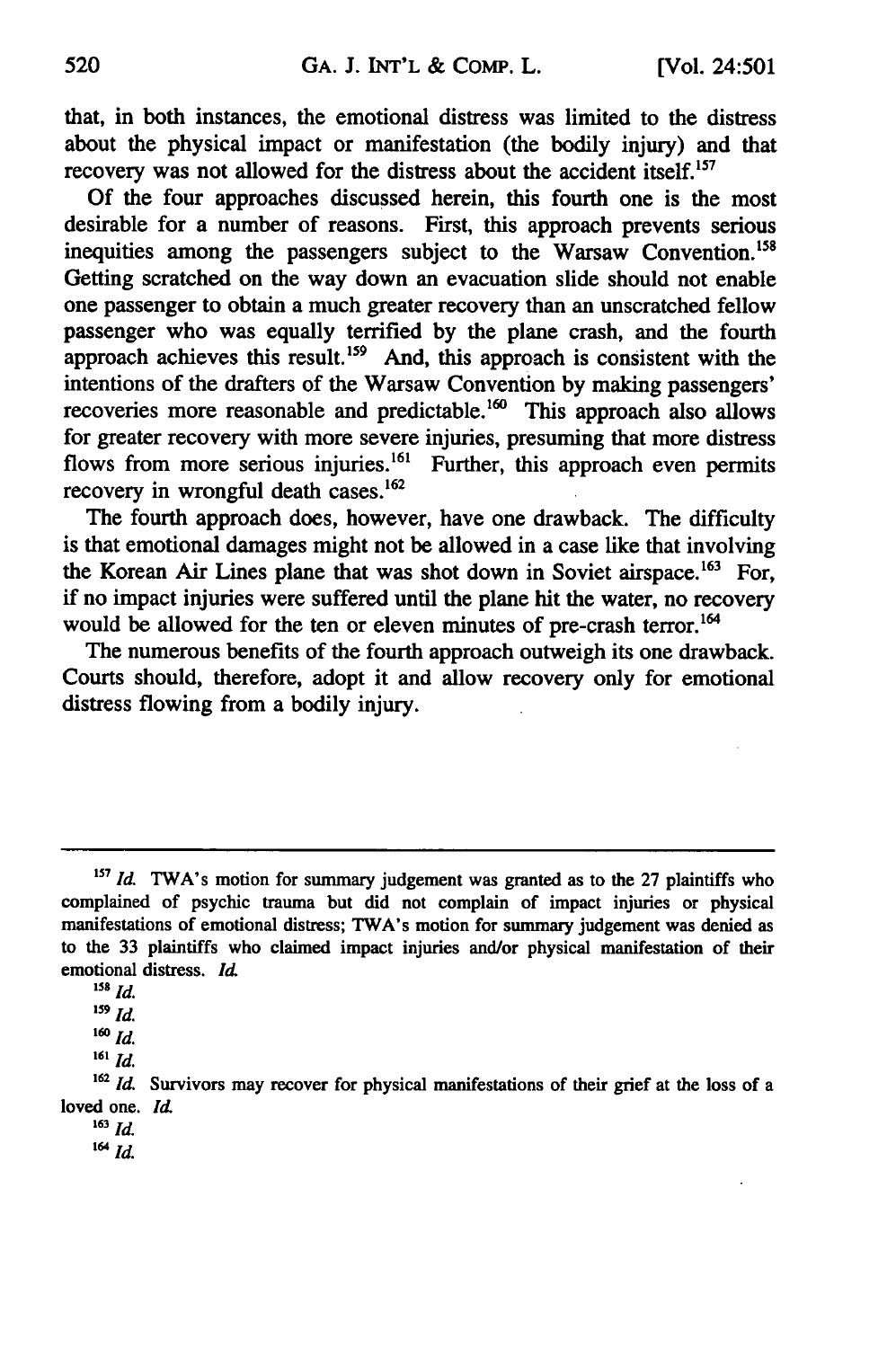### V. CONCLUSION

In *Eastern Airlines, Inc. v. Floyd*,<sup>165</sup> the United States Supreme Court resc'ved the question debated among lower federal courts of whether Article 17 of the Warsaw Convention allows recovery for mental or psychic injuries unaccompanied by physical injury or physical manifestation of injury by holding that "an air carrier cannot be held liable under Article 17 when an accident has not caused a passenger to suffer death, physical injury, or physical manifestation of injury."<sup>166</sup> The Court left unanswered the question of whether a passenger can recover for mental injuries that are accompanied by physical injuries. $167$  There are four possible ways to answer this question: 1) to disallow recovery for emotional distress, 2) to allow recovery for all emotional distress, as long as a bodily injury occurs, 3) to allow emotional distress as damages for bodily injury, including distress about the accident and 4) to allow recovery only for emotional distress flowing from a bodily injury.<sup>168</sup> An analysis of these four approaches reveals that the fourth and final one-to allow recovery only for emotional distress flowing from a bodily injury-is the most appropriate. The benefits of this approach include preventing inequities among passengers subject to the Warsaw Convention, furthering the intentions of the drafters of the Convention by making passengers' recoveries more reasonable and predictable, allowing for greater recovery with more severe injuries and permitting recovery in wrongful death cases.

**<sup>&#</sup>x27;6'** 499 U.S. at 530. **'6** *Id.* at **552. <sup>167</sup>***Id.* <sup>168</sup> *Jack*, 854 F. Supp. at 665.